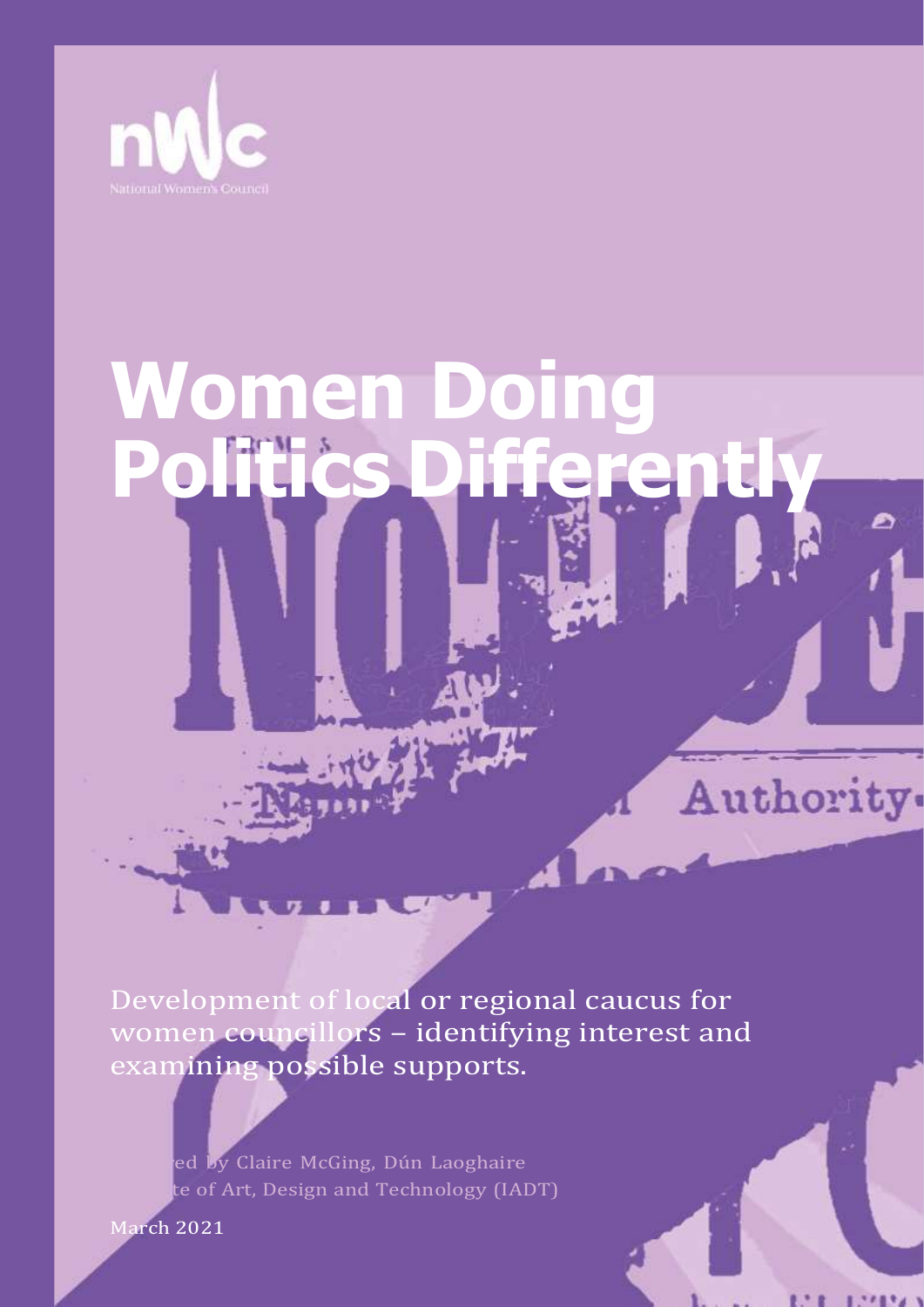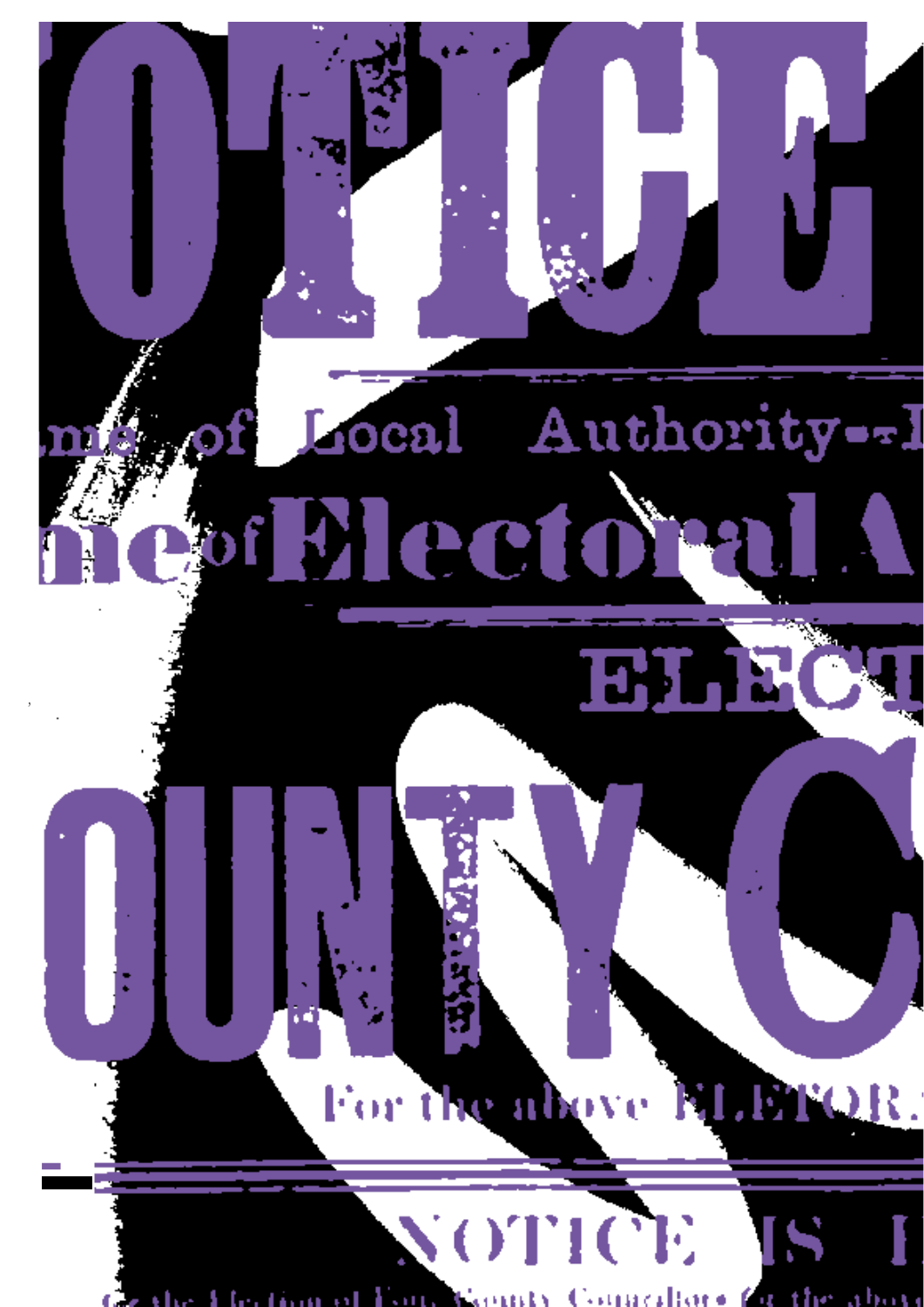# Contents

| Introduction                                                   | 3  |  |
|----------------------------------------------------------------|----|--|
| Acknowledgements                                               | 3  |  |
| Recommendations                                                | 4  |  |
| Context                                                        | 6  |  |
| Background to the research                                     | 9  |  |
| Survey of women councillors                                    | 11 |  |
| <b>Additional comments</b>                                     | 14 |  |
| Caucuses or networks already established<br>– learnings so far | 15 |  |
| Experiences of local government                                | 16 |  |
| Different models of caucus                                     |    |  |
| Exploring other models of women's networks                     |    |  |
| Research cited                                                 |    |  |
| Appendices                                                     | 26 |  |
| <b>Guidelines for Local Authorities</b>                        | 26 |  |
| Guidelines for Women Councillors                               | 28 |  |
| Womens Caucus Sample Constitution                              | 30 |  |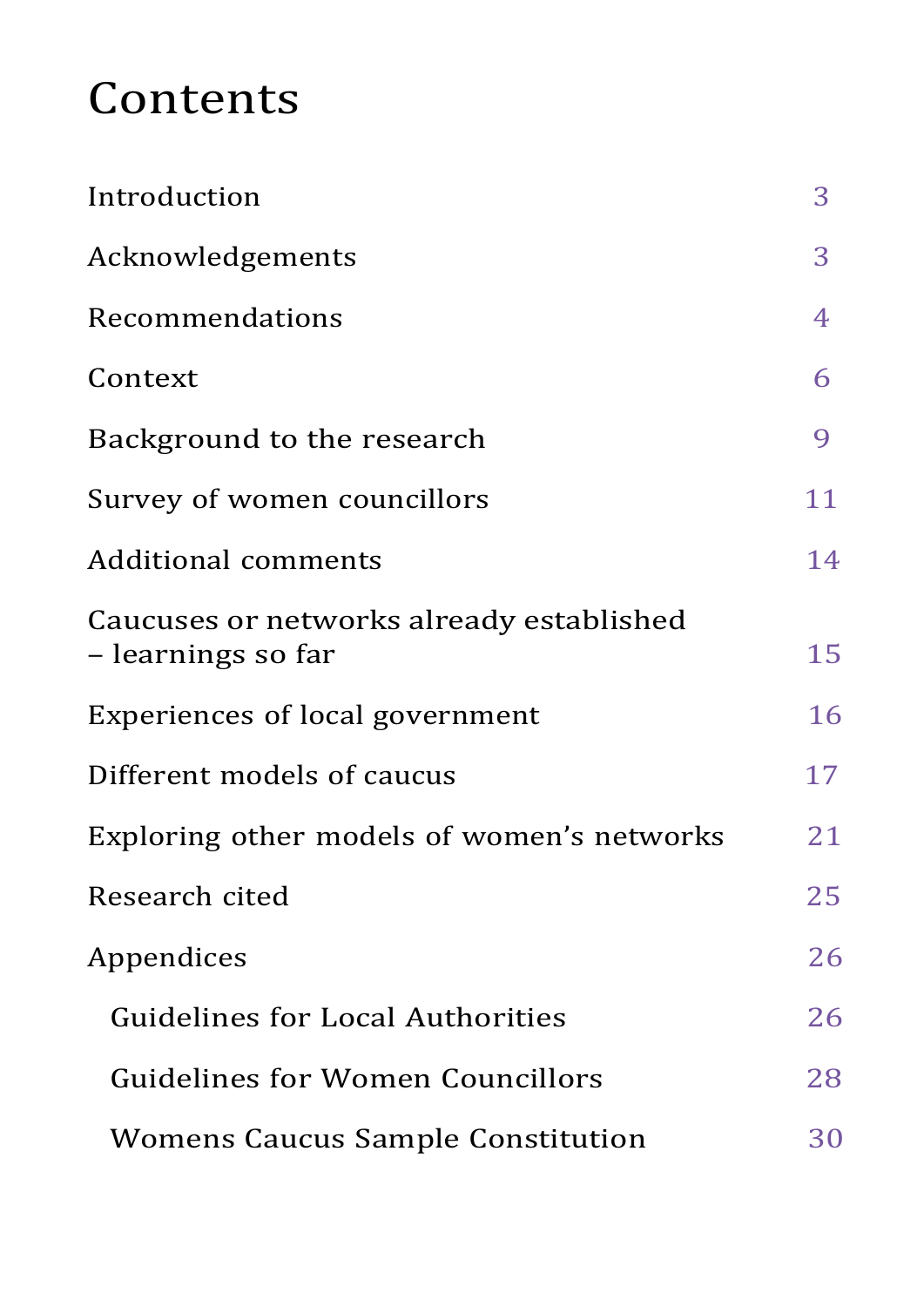

# **LTRIM COUNTY COUNCI** ea-Manorhamilt

# ON OF

AREA, in the Year 1920.

**GIVEN** 'REBY total Area will be held on MONDAY, the 31st day ard 1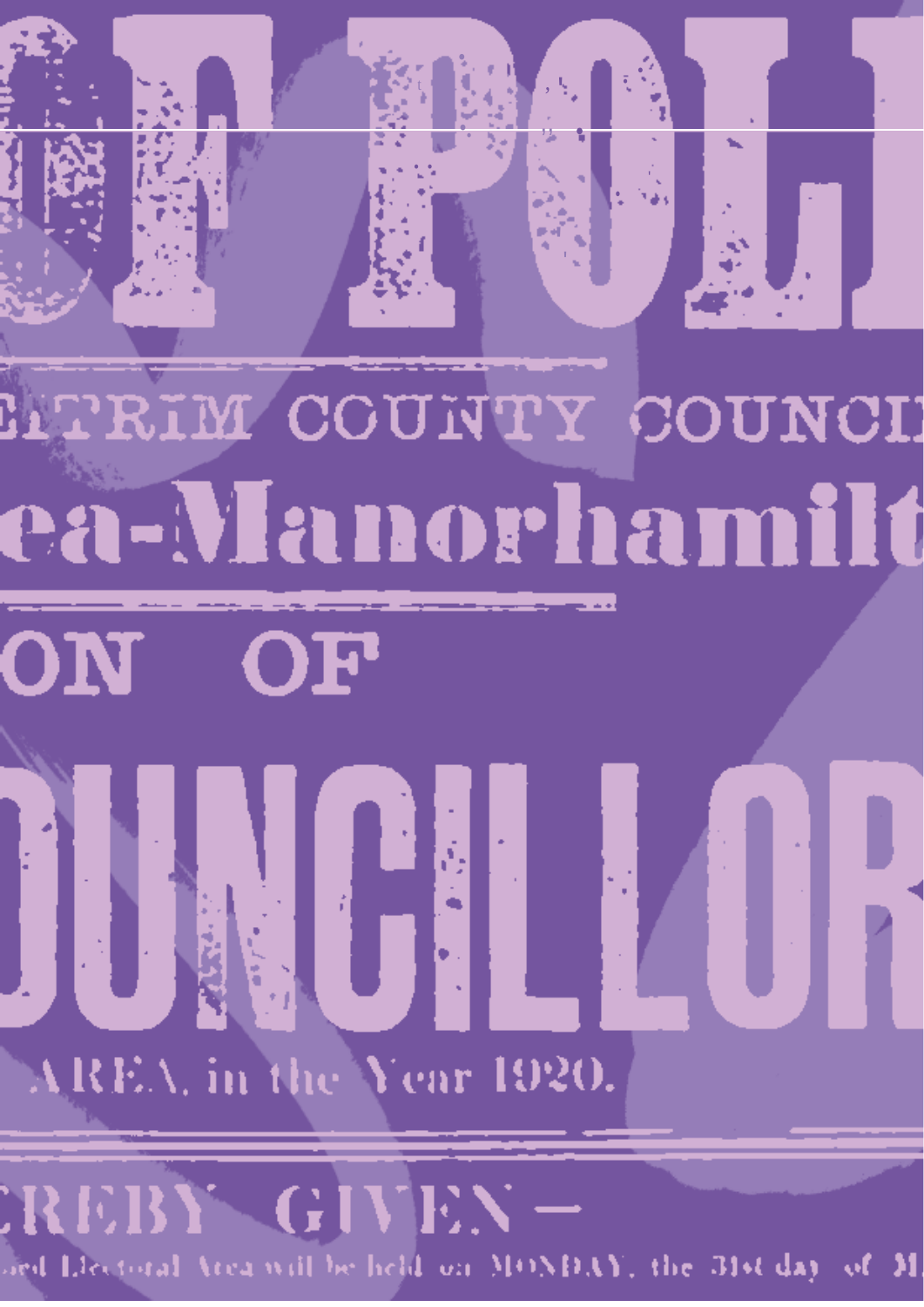# <span id="page-4-0"></span>Introduction

The purpose of this research was to identify interest in developing local caucus with women councillors. It examined possible supports that could be maximised with local authorities and the Department of Housing, Planning and Local Government (DHPLG).

This report should be read in conjunction with the NWC-NCCWN publication on **Women Beyond the Dáil: [Establishing](https://www.nwci.ie/learn/publication/women_beyond_the_dail_a_guide_to_establishing_local_caucus_with_women_counc) Local Caucus for Women Councillors.**

# Acknowledgements

We want to acknowledge the support of the Department of Housing, Planning and Local Government that enabled this research to be carried out.

We would like to thank all the women councillors who took the time to participate either in the survey or in focus groups. We are grateful for the feedback and insights we received from stakeholders, in Local Authorities, NCCWN/ Limerick Womens Network, See Her Elected, Association of Irish Local Government and women's networks.

This work is kindly supported by the Department of Rural and Community Development through the Scheme to Support National Organisations (SSNO) administered through Pobal.

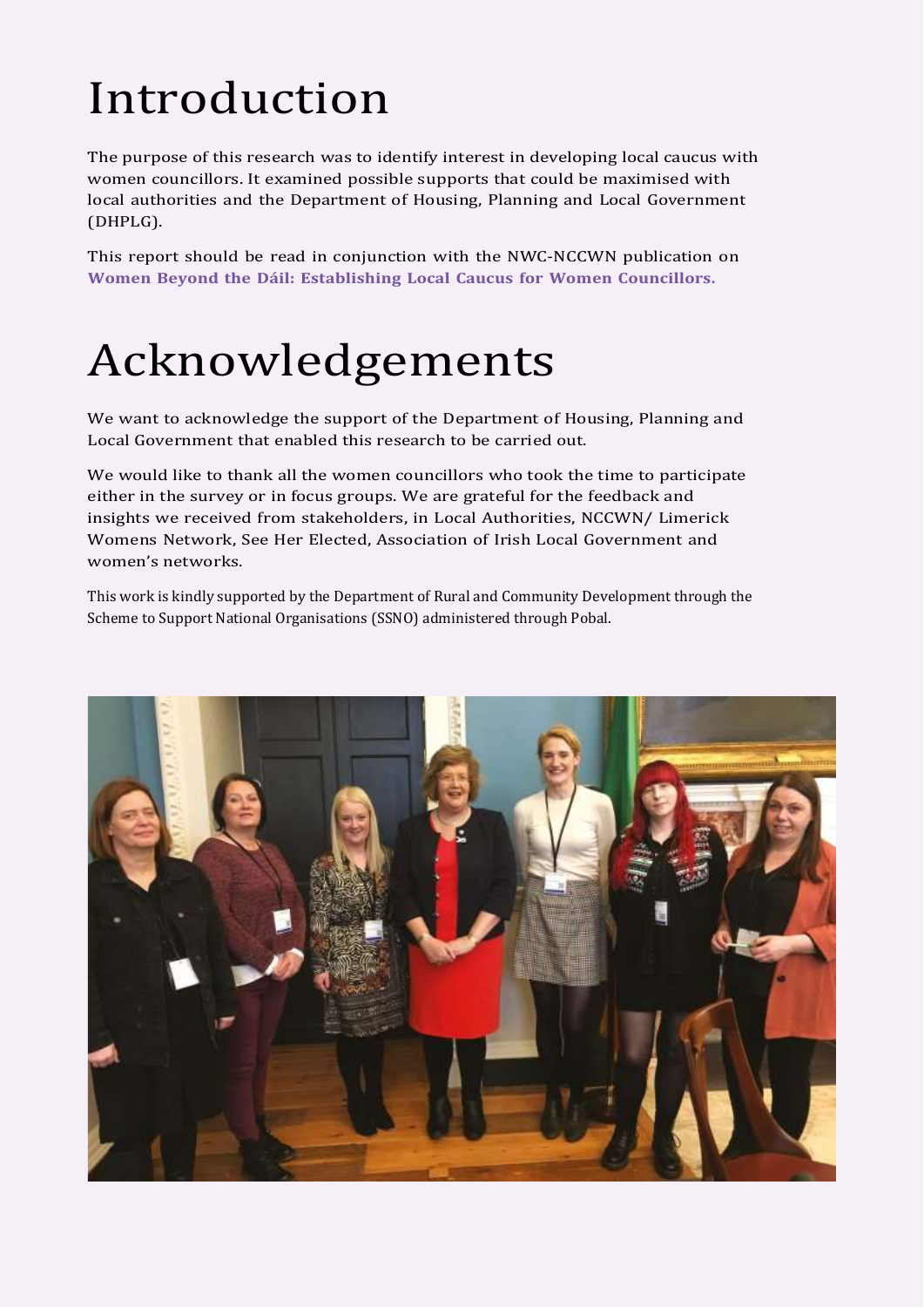Women doing politics differently 3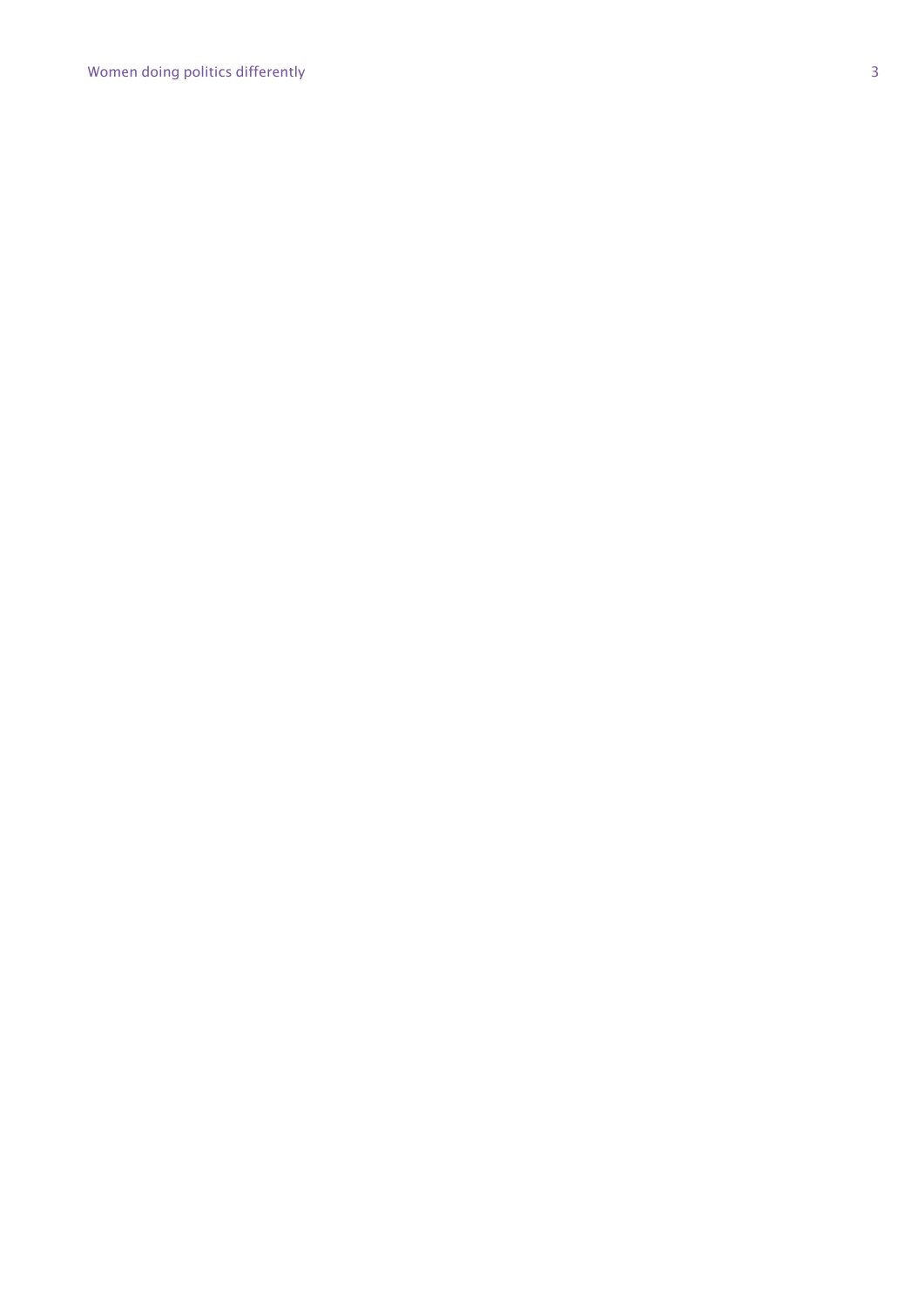# <span id="page-6-0"></span>Recommendations

# Actions required For the Department of Housing Planning and Local Government:

- —Distribute this report to local authority CEOs and ask them to support women councillors who decide to proceed with either an informal caucus, formal women's committee or regional caucus where appropriate, as far as possible.
- —Consider issuing the call for proposals to support women and diversity in Local Government on an annual basis, showcasing and sharing the learning from individual projects and include a specific strand on administrative supports for caucuses that local authorities may apply for.
- —Change the regulations on councillor training budgets to include recognised regional caucuses as programmes or bodies that contribute to the training and/or continuous professional development of elected members, including peer-led development.
- —Liaise with appropriate bodies including the AILG and LGMA

about the establishment of a national women's network.

- —Communicate the existence of the national network to management in all local authorities.
- —Encourage and support local women councillors to actively participate in the national network.

### For local authorities:

- —Encourage and support women councillors to establish a caucus that best suits their needs and local/regional context where appropriate.
- —Invite an external facilitator to give members a space to collectively brainstorm and agree their goals, objectives and potential projects.
- —Pass a motion in the council to formally recognise the caucus. If it is a regional caucus notify other councils in the region of this.

NOTICE IS

a Pall for the Liection of Four County Countainers for the above suidack in the foremost and sociation the aftern-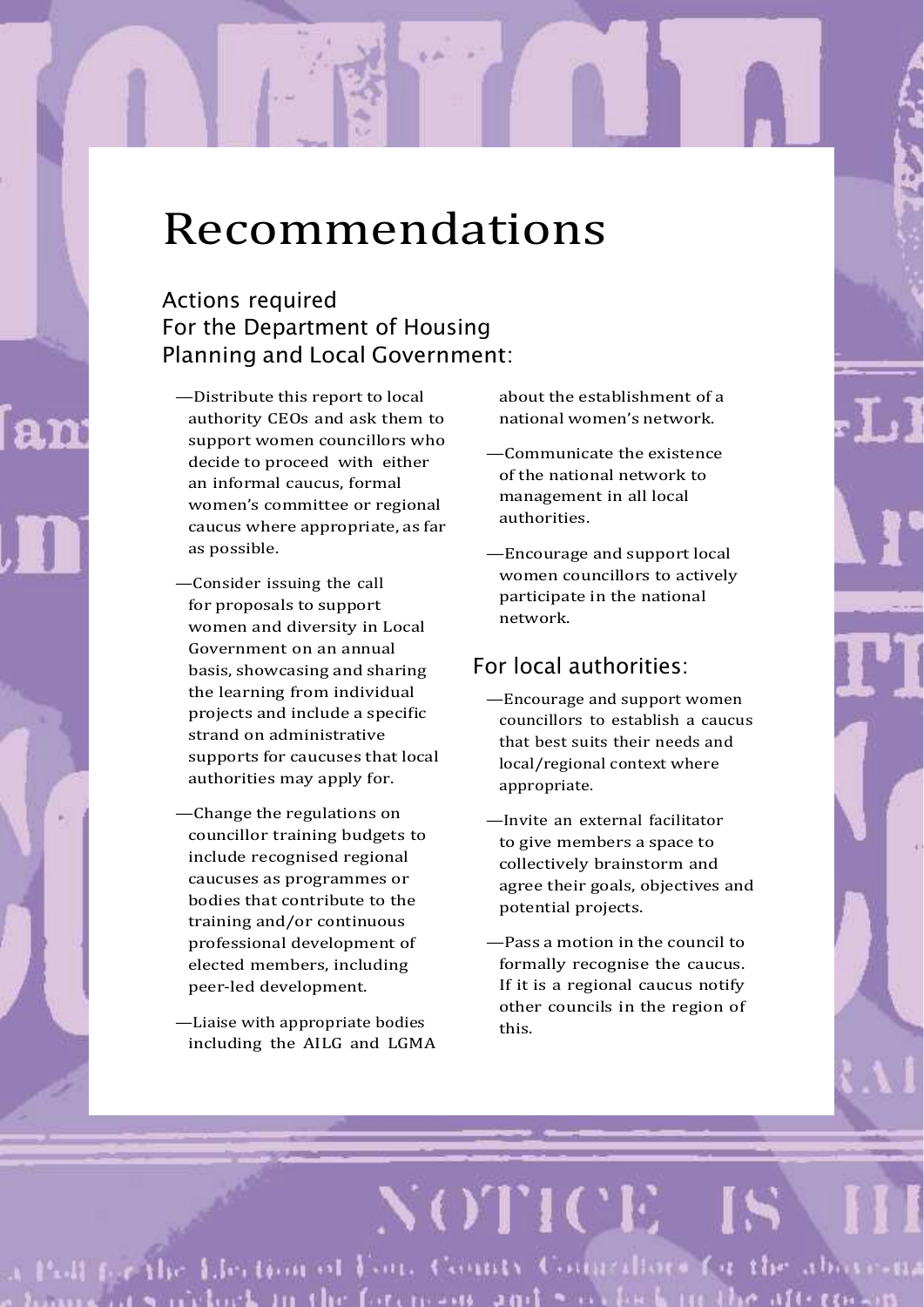- —Make meeting rooms, ICT supports, administration supports and copying facilities available to the caucus if required.
- —Support committees to run a hybrid model of physical and virtual meetings.
- —Wherever possible, hold inperson meetings in advance

of the main council meeting to be more cost-effective and reduce travel time.

—If the caucus has a dedicated email address for external representations, access should be restricted to a selected member of the caucus or independent secretariat.

### For a formal women's committee

- —Support women councillors in establishing the most effective type of committee under the council's Standing Orders, with an agreed Terms of Reference.
- —Provide the committee with a dedicated secretariat and research facility.
- —Make training available to the chair and vice-chair of the women's committee required.
- —Ask the committee to produce an annual report to the council on its work programme, review of set goals, accomplishments etc.

CREBY GIVEN –

aded Licensial Area will be held on MONDAY, the 31st day of M

- —Incorporate caucus activities into the local authority's corporate plans and annual budget.
- —Seek informal input and representations to the committee from local women's and feminist organisations and groups.
- —Consider whether councillors in a neighbouring local authority where women's representation is low could informally participate in the committee.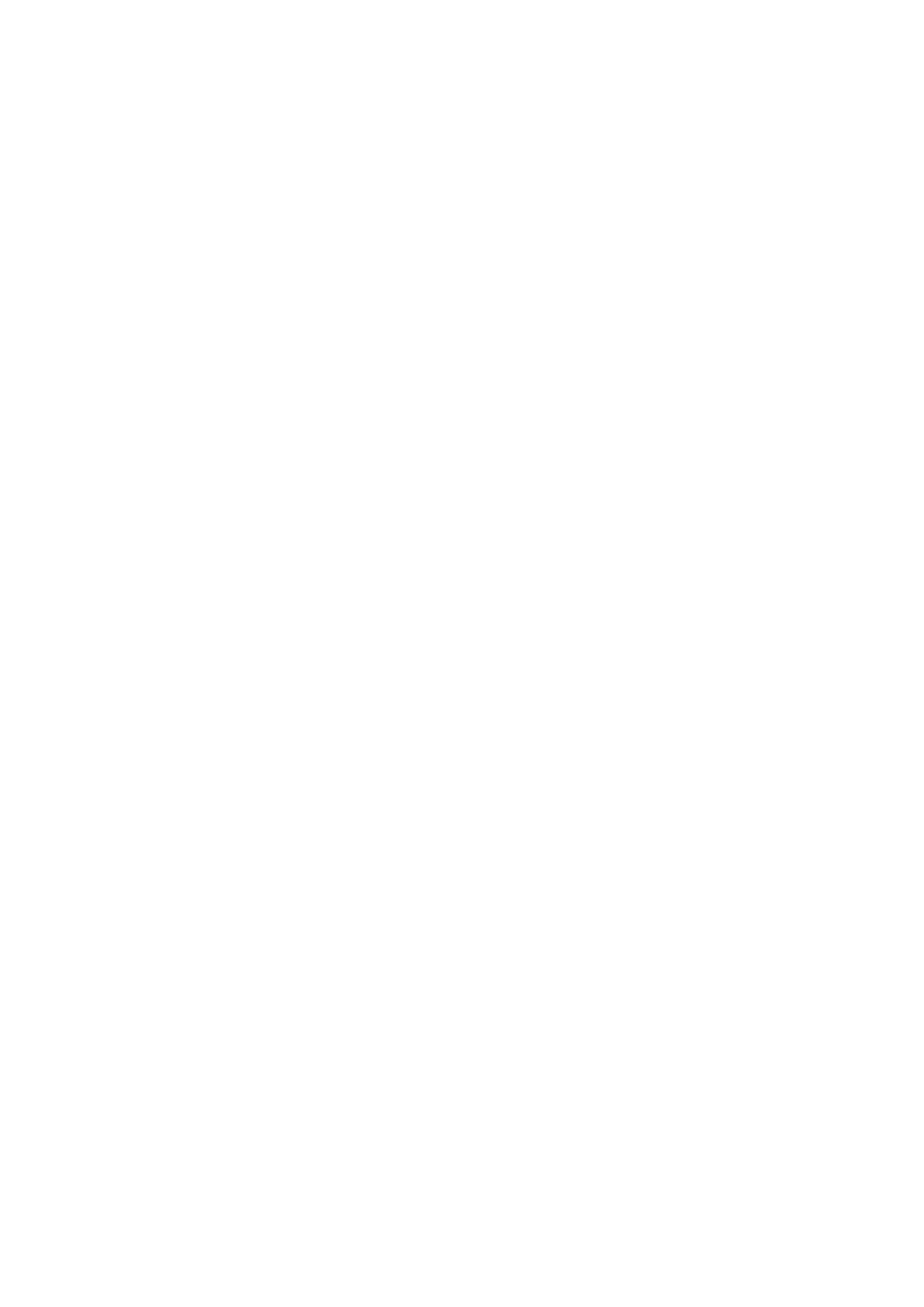# <span id="page-9-0"></span>Context

# Women's representation in local government

Research demonstrates that women face numerous barriers in running and getting elected to local (and national) office in the Republic of Ireland.<sup>1</sup> As a result, women remain under-represented in the ranks of local councillors, as indeed they are in national politics. Women accounted for 21% of councillors elected in the 2014 local elections and this figure increased only marginally to 24% in 2019 (226 women councillors). At least 69 co-options have occurred since the 2019 local elections and women have filled 37 of these vacancies  $(56%)$ .<sup>2</sup> These changes have brought the number of women local office-holders up to 241 or 25% of all councillors. This is below the EU average of 32% for women's representation in local and municipal councils.3 There is also a notable urbanrural divide in the likelihood of women being selected and elected for local office in Ireland, with councils representing urban and suburban communities generally more gender-balanced than predominately rural areas.<sup>4</sup> As a result, substantial variations exist in the number and proportion of women councillors across the 31 local authorities, from one woman representative on Offaly County Council to Dublin City Council and Dún Laoghaire-Rathdown County Council where parity has been almost reached (see Table 1). Gender quota legislation targeting the proportion of female candidates has been in place for Dáil elections since 2012, but government has yet to implement similar quota measures for local elections.

#### Table 1: Women's representation in each Local Authority (as of October 31st 2020)<sup>5</sup>

| <b>Local</b><br><b>Authority</b> | <b>Total</b> | No. of<br><b>Female</b><br><b>Councillors</b> | $\frac{0}{0}$<br><b>Female</b> |
|----------------------------------|--------------|-----------------------------------------------|--------------------------------|
| Carlow                           | 18           | 2                                             | 11                             |
| Cavan                            | 18           | 6                                             | 33                             |
| Clare                            | 28           | 5                                             | 18                             |
| Cork                             | 55           | 17                                            | 31                             |
| Cork City                        | 31           | 6                                             | 19                             |
| Donegal                          | 37           | $\overline{4}$                                | 11                             |
| Dublin City                      | 63           | 29                                            | 46                             |
| Dún Laoghaire-<br>Rathdown       | 40           | 18                                            | 45                             |
| Fingal                           | 40           | 14                                            | 35                             |
| Galway                           | 39           | 7                                             | 18                             |
| Galway City                      | 18           | 5                                             | 28                             |
| Kerry                            | 33           | 3                                             | 9                              |
| Kildare                          | 40           | 16                                            | 40                             |
| Kilkenny                         | 24           | 4                                             | 17                             |
| Laois                            | 19           | 5                                             | 26                             |
| Leitrim                          | 18           | 3                                             | 17                             |
| Limerick                         | 40           | 9                                             | 23                             |
| Longford                         | 18           | 2                                             | 11                             |
| Louth                            | 29           | 10                                            | 34                             |
| Mayo                             | 30           | 3                                             | 10                             |
| Meath                            | 40           | 14                                            | 35                             |
| Monaghan                         | 18           | 3                                             | 17                             |
| Offaly                           | 19           | 1                                             | 5                              |
| Roscommon                        | 18           | 3                                             | 17                             |
| Sligo                            | 18           | 3                                             | 17                             |
| South Dublin                     | 40           | 14                                            | 35                             |
| Tipperary                        | 40           | $\overline{7}$                                | 18                             |
| Waterford                        | 32           | $\overline{4}$                                | 13                             |
| Westmeath                        | 20           | 4                                             | 20                             |
| Wexford                          | 34           | 6                                             | 18                             |
| Wicklow                          | 32           | 14                                            | 44                             |
| <b>Totals</b>                    | 949          | 241                                           | 25                             |

- 2 Kavanagh, 2020
- 3 NWCI, 2020
- 4 NWCI, 2020
- 5 Data calculated by the author

<sup>1</sup> NWCI, 2019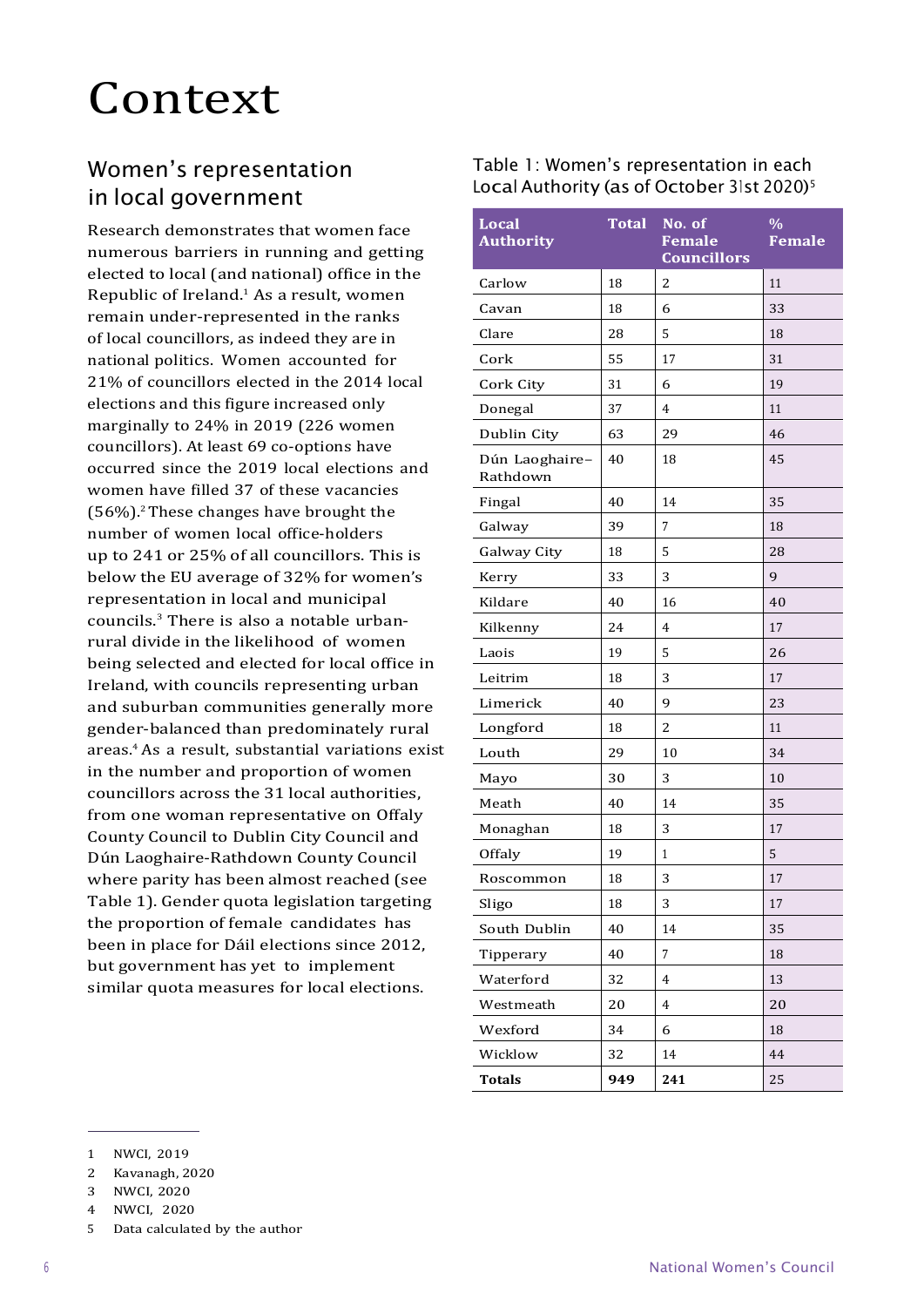The marginalisation of women in local politics impacts on representative democracy at all scales. With its proximity to women's lives, local government is uniquely situated to strengthen women's leadership and participation and improve the representation of their interests. Research demonstrates a link between the presence of women office-holders in larger numbers and the gender responsiveness of public policy and decision-making.<sup>6</sup> Importantly, gender imbalances in local government also have implications for shaping the process for candidate selection for the Dáil. Local government is a key pipeline for national office and is statistically more significant for women aspirants than it is for men.<sup>7</sup> Despite the presence of legislative quotas, the gender imbalance in Dáil Éireann remained much unchanged following the 2020 general election. Women candidates secured just 23% of seats in 2020 (36) and 22% in 2016 (35). Increasing women's representation in local government is thus essential to the quality of local democracy and a gender equality goal in itself, but may also impact positively on gender representation in national politics.

The 2020 Programme for Government – Our Shared Future highlights the need for greater diversity and gender equality in local government, especially where there are far too few women involved in elected politics. The Department of Housing, Planning and Local Government (DHPLG) has a responsibility under the National Strategy for Women and Girls 2017-2020 to work for greater women's representation in local and national politics.

### Women's caucuses in politics

When women enter parliaments and local councils, they continue to confront masculinised spaces and encounter rules, norms and practices that contribute to

their marginalisation.<sup>8</sup> These gendered institutional contexts may limit their ability as individuals to make a positive impact for women constituents, improve working conditions for themselves and their women political colleagues, and encourage other women to run for office. For this reason, women politicians in diverse settings have established cross-party caucuses to facilitate their collaboration as women, which allow for collective action across partisan and ideological lines. The Interparliamentary Union (IPU) defines women's caucuses as "mechanisms that have been created within the parliaments of many countries to strengthen cooperation among women in political life".<sup>9</sup> 'There is no one way to caucus'10 and the structure and priorities of a caucus are dependent on the specific local and political environment in which it operates and the needs identified by women representatives themselves.<sup>11</sup>

With regard to formality, the IPU classifies women's caucuses as either formal or informal.<sup>12</sup> Broadly, a formal caucus sits within the official structures of the political assembly and has a clearly defined set of roles, responsibilities and mechanisms for accountability, while an informal caucus is an *ad hoc* group of women politicians, usually has a broader set of aims and may have deeper connections with feminist and women's groups. There is, however, potential for fluidity between these two models of caucus and some women's caucuses occupy a more hybrid space. In formal caucuses, secretariat support is usually provided for by civil servants working in the legislature and the women's voluntary and community sector may undertake this role in an informal or hybrid caucus.

The IPU maintains a database of women's caucuses in national parliaments (there are approximately 86 in existence around the

<sup>6</sup> Cullen, 2019

<sup>7</sup> Buckley et al, 2015

<sup>8</sup> Mitchell Mahoney, 2018

<sup>9</sup> IPU, 2013

<sup>10</sup> Mitchell Mahoney, 2018

<sup>11</sup> NWCI, 2020

<sup>12</sup> IPU, 2013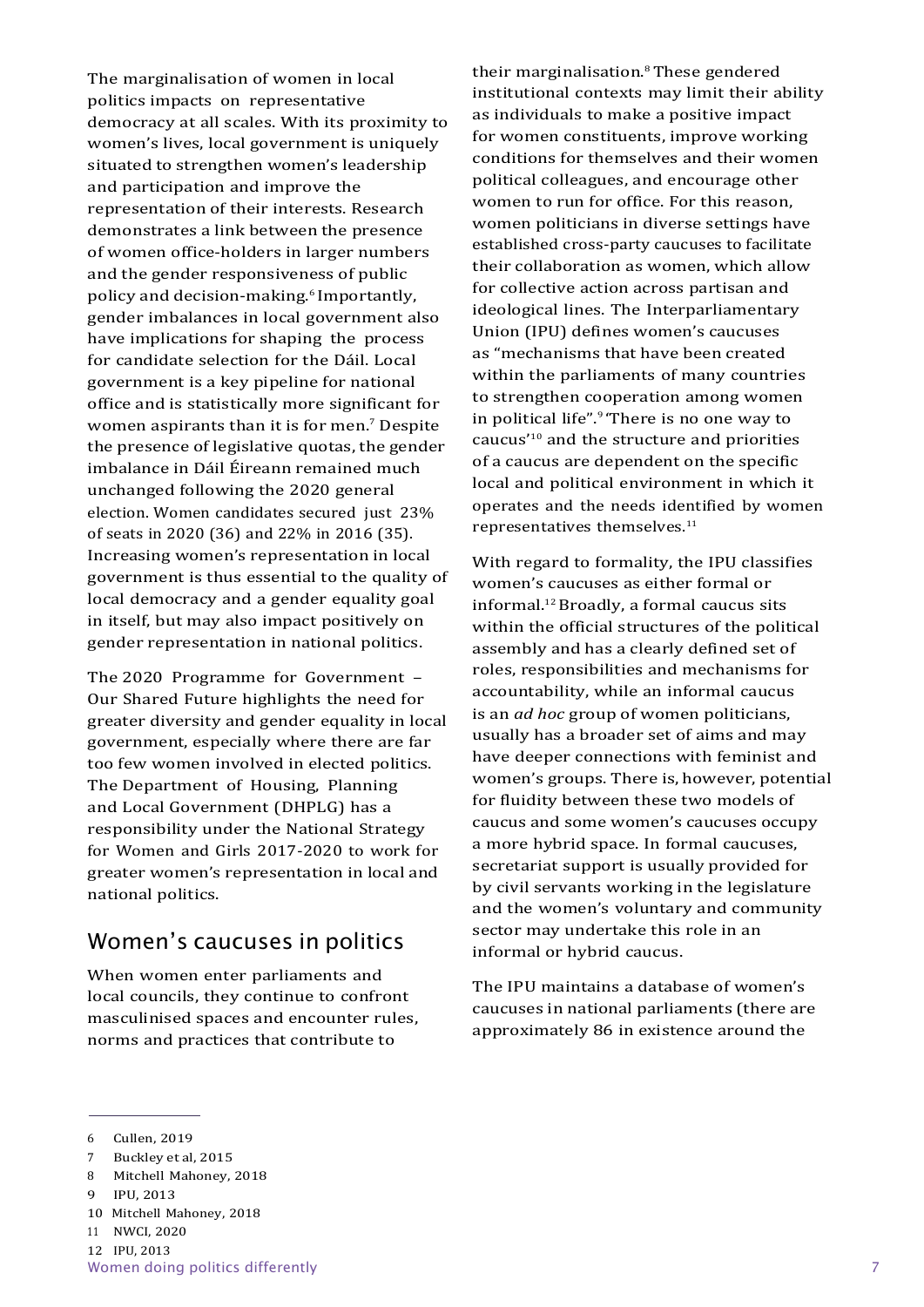world at present $]$ <sup>13</sup>, however to date there has been no systematic mapping of caucuses established by women office-holders in local or regional governments. In Uganda, a study conducted on five local caucuses found that women's cross-party collaboration in these forums brought numerous benefits to the communities they represent, including the enhancement of education opportunities for girls and boys and giving women a stronger voice in the council chamber.<sup>14</sup> In South Africa, the Local Government Association is promoting the establishment of women's caucuses in each municipal council.<sup>15</sup> The main objective is to bring women officeholders to a level where they would be able to fairly compete with men for high level positions. Women's committees were established within local municipalities in Britain in the 1980s and provided a dedicated space for women to access leadership roles and have their interests represented.16 However, they were phased out in the 1990s as part of a broader shift to more neoliberal model of local governance and the associated demise of gender equality initiatives across western democracies.

At national level, a Women's Parliamentary Caucus was established by women Oireachtas members in 2017. It is a cross-party forum for Irish women parliamentarians to discuss and campaign on issues predominantly affecting women. The caucus operates according to a constitution.<sup>17</sup> Every current and previous woman member of Dáil Éireann, Seanad Éireann and the European Parliament is automatically a member of the caucus unless she decides to opts out. In line with other

informal all-party groups in the Oireachtas where administrative support may be provided by a relevant voluntary or interest group, the National Women's Council (NWC) acts as secretariat to the Women's Caucus. During the lifetime of the 32nd Dáil (2016- 2020) the caucus moved all-party motions on period poverty in the Dáil and Seanad (2019), pushed successfully for a survey on bullying, harassment and sexual harassment in the parliamentary workplace (2019), celebrated the centenary of (partial) female suffrage in Ireland (2018), and hosted the first International Congress of Parliamentary Women's Caucuses in Dublin Castle (2018).

To date, at least two caucuses have been officially established by women councillors in Ireland: the first in Limerick (2019) and another more recently in Dublin City (2020). The general aims of each caucus broadly align in their pursuit of representing women's interests and perspectives in local decision-making and encouraging more women to run for office, but they operate very different structures. The Limerick Women's Caucus is largely informal (however, it has been recognised by the full council) and the secretariat is currently provided on a voluntary basis by the NCCWN/Limerick Women's Network.<sup>18</sup> By contrast, the Dublin City Council (DCC) Women's Committee was established as a sub-committee of the DCC Protocol Committee. Council staff act as secretariat. The experiences of women councillors in both caucuses, and their recommendations for further supports required for caucus activity, are detailed in this report.

<sup>13</sup> <http://w3.ipu.org/>

<sup>14</sup> Women's Democracy Network, 2014

<sup>15</sup> https://pmg.org.za/committee-meeting/22420/

<sup>16</sup> Cullen, 2018

<sup>17</sup> https:/[/www.oireachtas.ie/en/members/womens-caucus/](http://www.oireachtas.ie/en/members/womens-caucus/)

<sup>18</sup> https://nccwn.org/project/nccwn-limerick/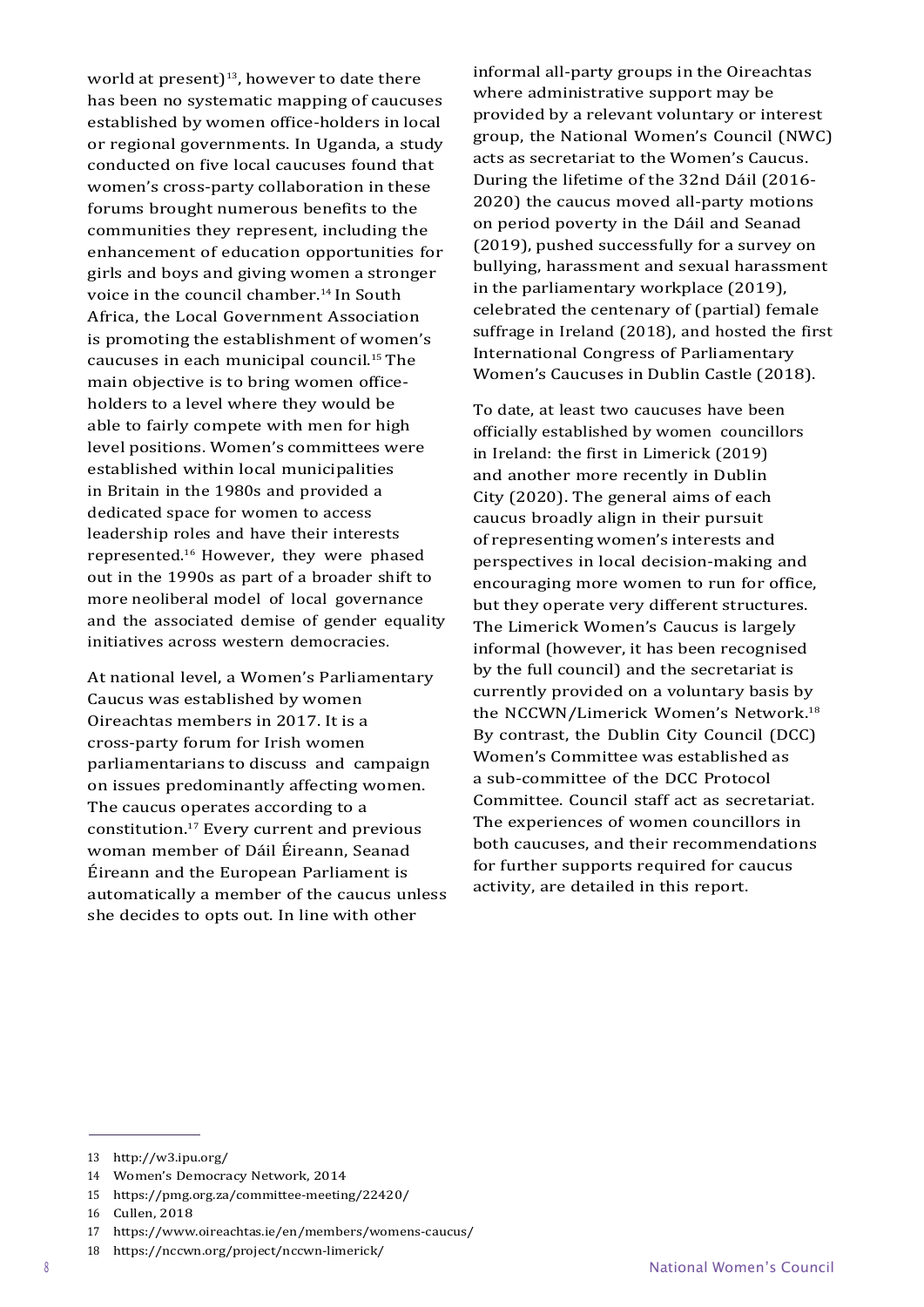# <span id="page-12-0"></span>Background to the research

The National Women's Council (NWC) commissioned this research as part of our women in leadership work to deepen our understanding of the barriers faced by women in running and getting elected for office and the development of initiatives and legislation to advance gender equality in politics. In addition to gender quotas, caucuses for women in politics are one mechanism that have been used internationally to strengthen the capacity of women holding elected office and increase the number of women contesting for seats.<sup>19</sup> In 2019, with support from the DHPLG, NWC and the National Collective of Community Based Women's Networks (NCCWN) published a guide for women local office-holders interested in establishing a local caucus.<sup>20</sup> However, a number of challenges exist for women councillors seeking to work collaboratively through a caucus structure. Issues arise where no funded independent organisations or groups exists in the local area to provide the independent secretariat role. Resources do not currently exist to support the secretariat role where independent groups and organisations that could take on the function are active. There are practical questions about how caucuses can be formed in cases where the number of women on a local council is very low and whether women can come together across different councils to establish a regional network. On a related point, clarity is required around expenses for women councillors who may be interested in participating in a regional caucus.

# Aims of the research

This research establishes the levels of interest among women councillors in developing a local or regional caucus structure. It also examines possible supports that could be maximised with local authorities and the DHPLG. Crucially, the

Covid-19 pandemic has given rise to new opportunities to facilitate local or regional caucuses to develop and meet online. Virtual meetings can reduce travel and time burdens and costs that could potentially have been identified by women councillors and local authorities as barriers to a caucus.

This research has a number of aims:

- —To document the experience so far of the first women's caucus in Limerick and other developments in Dublin City, the North-West and Midlands region, and at a national scale.
- —To survey women councillors about their interest in participating in a local or regional caucus and how it would work including membership and structure.
- —To gain a better understanding of the financial, logistical and human supports required to support the development of local or regional caucuses.
- —To assess the role that local authorities can play in supporting a caucus for women councillors, including provision of the secretariat role, making meeting rooms available etc.
- —To examine the best cost and time efficient way of organising caucus meetings.
- —To explore other models of women's networks in the professions, enterprise and civic society in terms of structure and approach.
- —To make recommendations to develop a structured plan to support the roll out of caucuses at a local or regional level.

The research methodology adopted a gender sensitive approach and feminist research practice that combined desk research and analysis of original quantitative and qualitative data with women councillors,

<sup>19</sup> IPU, 2013

Women doing politics differently and the set of the set of the set of the set of the set of the set of the set of the set of the set of the set of the set of the set of the set of the set of the set of the set of the set o <sup>20</sup> https:/[/www.nwci.ie/learn/publication/women\\_beyond\\_the\\_dail\\_a\\_](http://www.nwci.ie/learn/publication/women_beyond_the_dail_a_) guide\_to\_establishing\_local\_caucus\_with\_women\_counc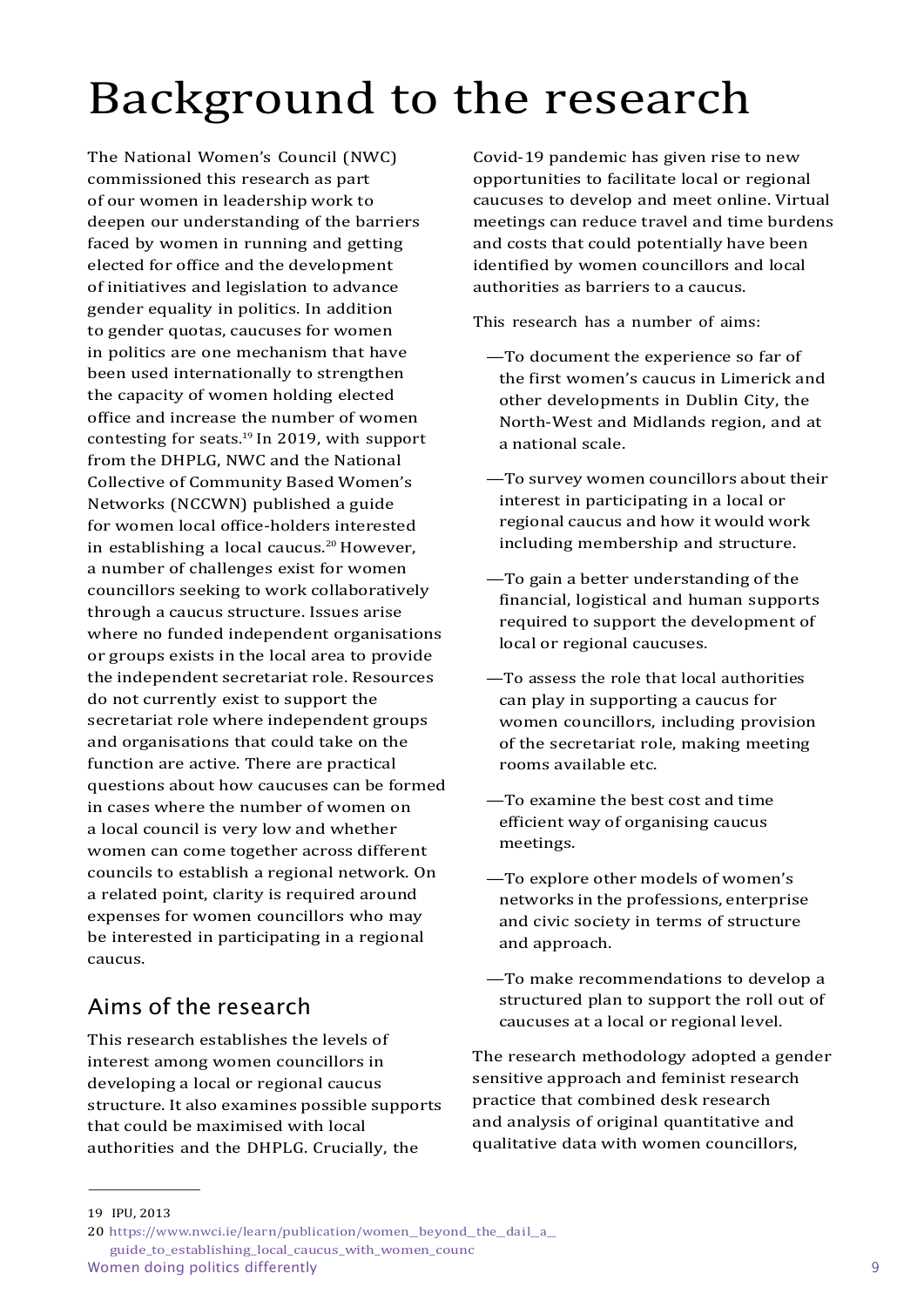key stakeholders in the local government area, and representatives from women's networks in a variety of sectors (all networks are member organisations of NWC). Table 2 details the methods employed. Every step of the research process was conducted to

the highest ethical standards. It was ensured that all participants received information regarding the aims and objectives of the project, confidentiality, the methodological process, and how the data would be used.

#### Table 2: Data collation methods employed

| <b>Method</b>                                                | <b>Timeline</b>     | <b>Further information</b>                                                                                                                                                                                                                                                                                                                                                                                                                                       |
|--------------------------------------------------------------|---------------------|------------------------------------------------------------------------------------------------------------------------------------------------------------------------------------------------------------------------------------------------------------------------------------------------------------------------------------------------------------------------------------------------------------------------------------------------------------------|
| Online survey of all<br>women councillors                    | July-August 2020    | An online survey was distributed via email to<br>all women councillors in Ireland to identify<br>their interest in participating in a local or<br>regional caucus and how it would work including<br>membership, structure, required supports and<br>priority areas. The survey included open text<br>boxes to allow respondents to elaborate on their<br>answers, if they wished. The survey received a<br>response rate of 33%.                                |
| Focus group with the<br>Limerick Women's<br>Caucus           | <b>July 2020</b>    | A virtual focus group was conducted with six<br>of the nine members of the Limerick Women's<br>Caucus.                                                                                                                                                                                                                                                                                                                                                           |
| Participant observation<br>with the DCC Women's<br>Committee | June-July 2020      | Along with NWC, the researcher observed (and<br>presented at) two exploratory meetings organised<br>by DCC women councillors interested in<br>establishing a caucus. After the councillors agreed<br>to proceed with a caucus, the researcher also<br>observed a facilitated session of the DCC Women's<br>Committee where members brainstormed their<br>goals, objectives and potential projects.                                                               |
| Interviews with key<br>stakeholders/individuals              | July-September 2020 | Interviews were conducted with the following<br>stakeholders/individuals:<br>- NCCWN/Limerick Womens Network<br>- DCC Women's Committee<br>- Longford Women's Link/See Her Elected<br>(SHE)<br>- A councillor in Wicklow County Council<br>interested in establishing a caucus<br>- DHPLG - Local Government, Governance and<br><b>Elected Members</b><br>- Association of Irish Local Government (AILG)<br>- Council Meetings - Meeting Administrators<br>Group |
| Interviews with<br>representatives from<br>women's networks  | July-September 2020 | Interviews were conducted with representatives<br>from the following women's networks/member<br>organisations of NWC. Nine were invited via<br>email to participate in the research and five<br>agreed.<br>- Women in Film and Television<br>- National Traveller Women's Forum (NTWF)<br>- Women in Medicine in Ireland Network<br>(WIMIN)<br>- Network Ireland<br>- Women in Technology and Science (WITS)                                                     |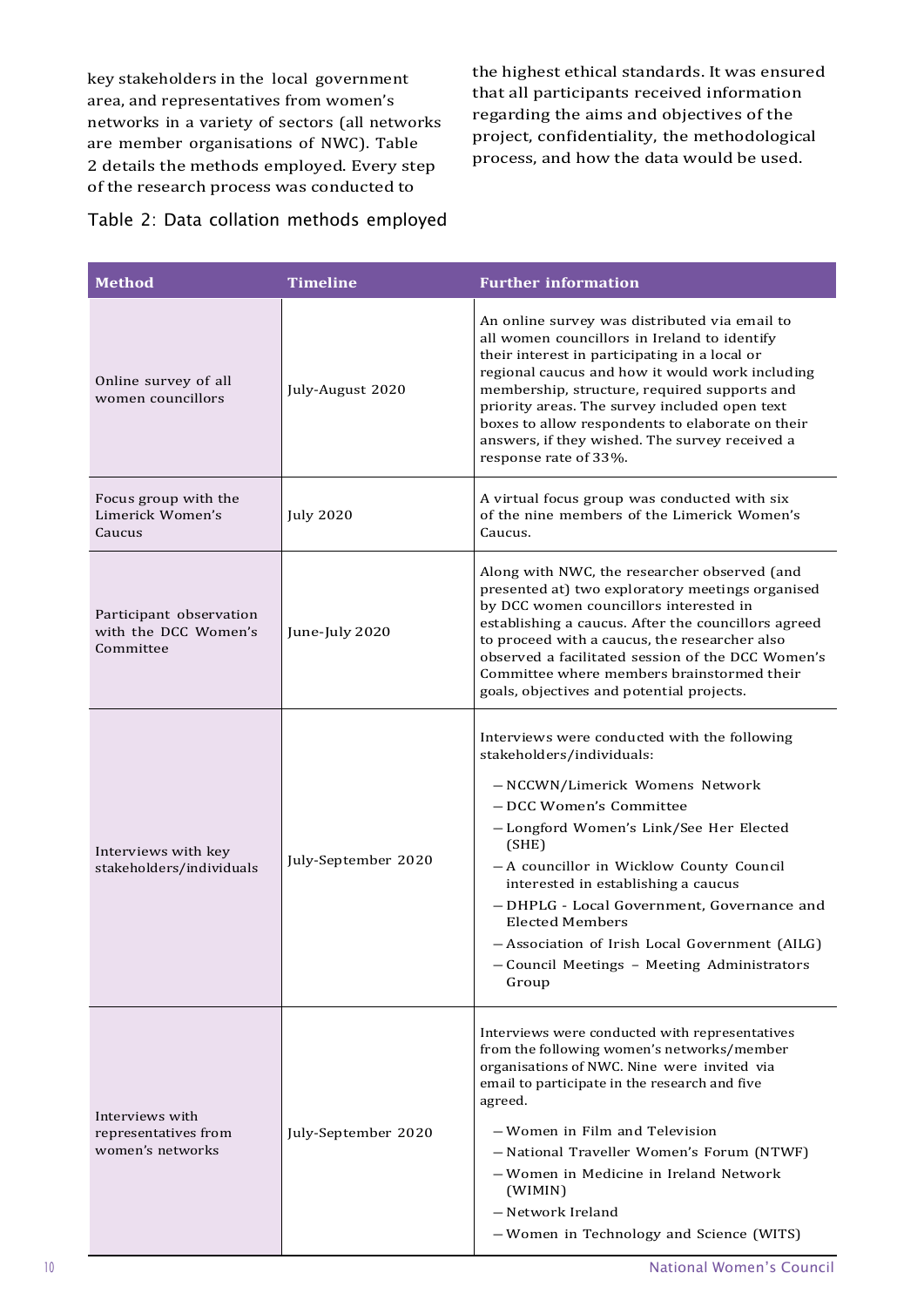# <span id="page-14-0"></span>Survey of women councillors

### Who was surveyed and who responded?

Working from international research on the factors shaping the establishment and goals of caucuses for women in politics<sup>21</sup>, a survey was constructed aimed at identifying the level of interest among women councillors in caucus and how it would work including membership, structure and required supports. Respondents were also asked about their priority areas for a caucus to focus on. The survey included open text boxes to allow respondents to elaborate on their answers if they wished and many chose to do so, eliciting rich qualitative data in addition to the quantitative answers. The survey was distributed virtually by NWC to all women holding council seats in early July and kept open for a month, with a reminder email sent in-between. With 80 responses (of 235 women councillors), the survey achieved a response rate of 33%.<sup>22</sup>

# Levels of interest in a local or regional caucus

**Respondents expressed very high levels of interest in collaborating across parties with other women councillors in a caucus.** 49% were very interested and 42% somewhat interested, with a combined interest level of 90%. There were high interest levels across all political parties and affiliations, including 90% of independents.

### Priorities for a local or regional caucus

As discussed, there are many different forms of caucus for women politicians. An analysis

of women's caucuses in state legislatures in the US concludes that women tailor their organisations to meet their specific local needs and in response to the gender and partisan norms of their political and institutional environments.<sup>23</sup> The study differentiates between 'policy' and 'social' caucuses: the former aims to progress policy goals for women's equality while the latter works to facilitate cross-party friendships, supports and information-sharing. Of course, caucuses can do both social and policy work if time and resources allow. Caucuses of all hues often prioritise their role in inspiring other women to run for office, including mentoring and outreach schemes, making women representatives more visible to the public and media, and lobbying for supports for women in politics.<sup>24</sup> Importantly, the numerical representation of women office-holders in a particular assembly will usually influence the aims of a caucus. Assemblies with a moderate to high number of women officeholders can organise around public policy goals, but areas with low numbers of elected women may focus on connecting women in the community with the local political system and giving them the confidence to run in future $25$ 

Survey respondents were given a pre-defined list of priorities for a caucus and asked to rate the importance of each. Among this sample of councillors, **role model effects and the recruitment and retention of women in public life were ranked as the most important areas for caucuses to work on.** This reflects the low proportion of women councillors across the country, particularly in rural areas (Table 1). Unsurprisingly then,

<sup>21</sup> IPU, 2013

<sup>22</sup> Women representing the Green Party and the Social Democrats are over-sampled among respondents relative to their distribution in the population. Green Party councillors account for 16% of survey respondents and 9% of the female councillor population and the respective figures for the Social Democrats are 10% and 4%. Women in Fine Gael are under-sampled, comprising of 16% of survey respondents and 27% of all female councillors. Other party differences are marginal and not statistically significant.

<sup>23</sup> Mitchell Mahoney, 2018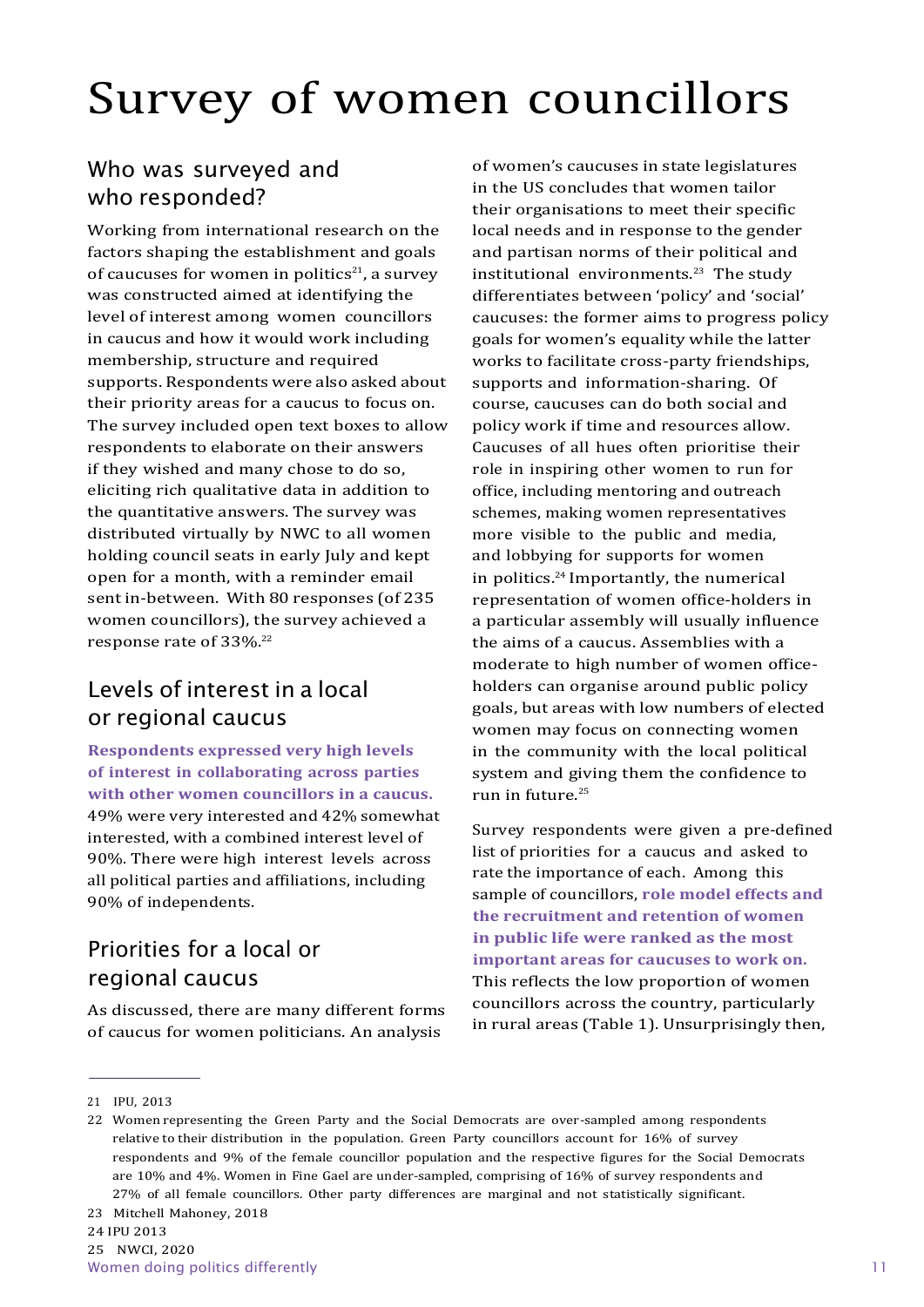advocating for the introduction of measures to enhance women's representation in local politics and working with women representatives at national level to further progress gender equality were identified as the next more important areas of priority. This was followed broadly by policy-related work at local level including increasing the influence and capacity of women councillors, promoting women's perspectives and issues and gender mainstreaming in decisionmaking, and working with the civic and voluntary sector.

Responses were asked if there are other areas that a women's caucus could prioritise. The issues raised included childcare supports for councillors, training, personal development and leadership opportunities for women councillors, encouraging all parties to support women candidates, and working to improve how councils operate and deliberate. On the latter point, one respondent stated a caucus should aim for "more feminist and less hierarchical structures with more collaboration".

Importantly, respondents argued that caucuses take an intersectional approach to women's representation and consider the full diversity of women in their activities.

*"Working to support women with disabilities, autistic women and Traveller women to take leadership roles".*

*"I think that crucially it's important to push forward issues that represent barriers for working class women and women from marginalised backgrounds".*

*"[Support] women with disabilities in politics".*

# Practical supports for a caucus

#### *Meeting locations to maximise participation*

Respondents listed practical supports required for a caucus to run effectively. In relation to the location of caucus meetings, numerous councillors stated that meetings should be held virtually at mutually agreed times. They noted that the pandemic has moved a lot of their council work online and this has minimised travel time. For example: "With Covid-19 in our midst, a lot of meetings are taking place via Zoom which eliminates travel and time wasting". A second councillor shared that:

### *"Virtual meetings being normalised has been very helpful in including women".*

Another suggested that online meetings would maximise participation in a caucus, and they may be particularly beneficial for councillors with childcare, work and/ or study responsibilities. Online platforms for meetings would also reduce the costs required for local authorities to support a caucus. However, it was highlighted that virtual meetings "need to be well-chaired and managed".

By contrast, a small number of respondents argued that caucus meetings would need to be conducted face-to-face, ideally in advance of the main council meeting as they will be travelling to the council offices that day anyway. For example: "Webinars do not work. Face-to-face contact is what is required. There are not that many women councillors in the regions that a couple of well-run conferences can't be arranged. Face to face interaction is the best way to communicate". 11 councillors preferred a blended model of virtual and psychical meetings, either changing it for every few times or hosting hybrid meetings to give members a choice on whether to participate online or physically. A sample of these responses are given below.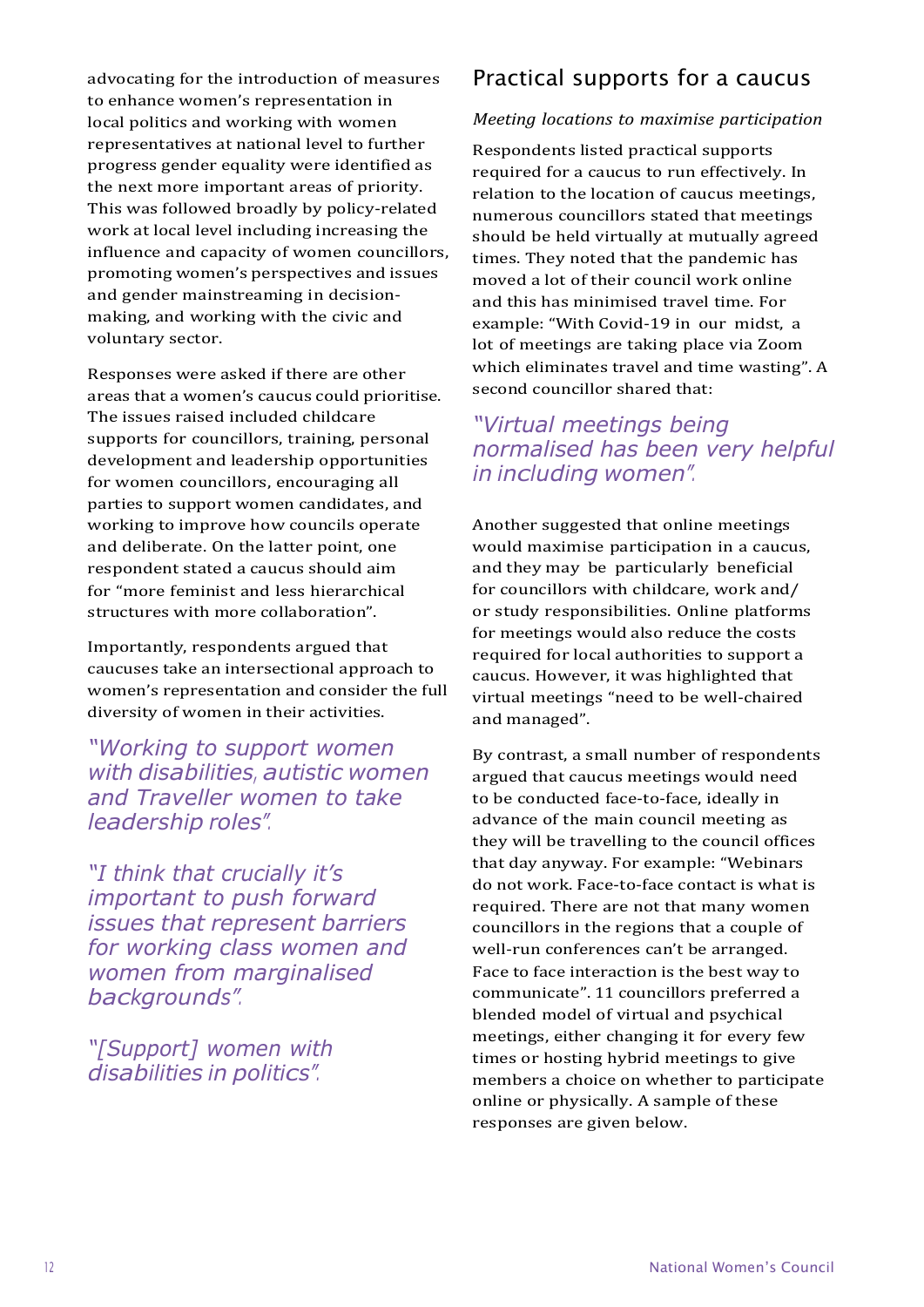*"Online discussion with physical meetings less regularly to allow for other commitments".*

*"Well I think we have all become adept at using IT for meetings now so a blended model of physical and IT might be good".*

#### *Administrative supports*

Given their busy schedules, councillors stressed the need for administrative and research supports for a women's caucus. To quote one survey: "Administrative support for councillors is nil". A dedicated secretariat was considered key to getting councillors on-board and having someone to pre-circulate the agenda and write up minutes of meetings.

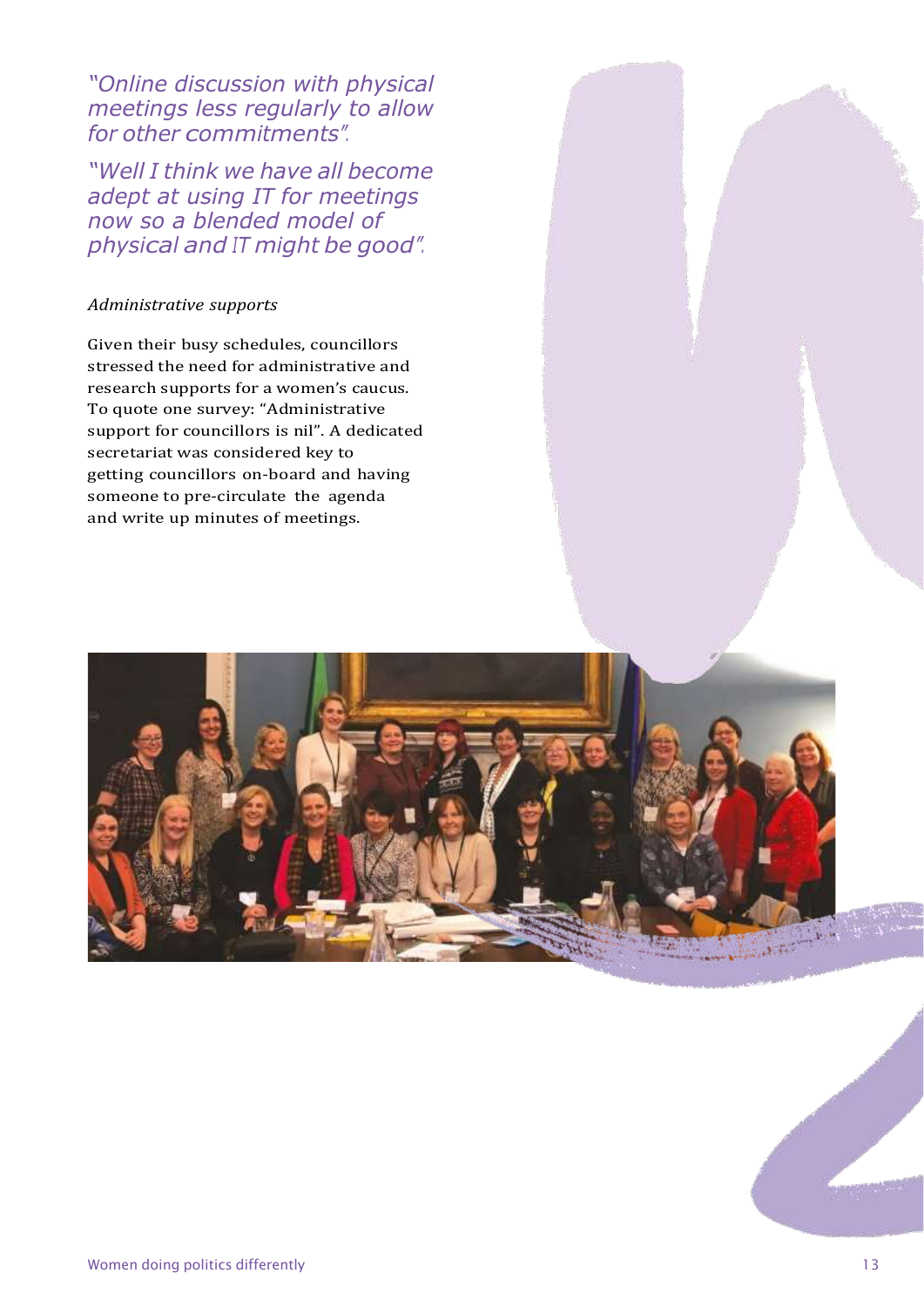# <span id="page-17-0"></span>Additional comments

A number of other important themes arose in the qualitative sections of the survey and these were coded for analysis.

# Regional caucuses

Three respondents raised the problem of trying to establish a local caucus in councils where women's representation levels are low. They suggested that a regional structure encompassing a number of councils would be more appropriate. Related to this, another councillor stated that she was willing to work with anyone to advance gender representation but that the small number of women on the council struggle to maintain collegiately because of deep ideological differences.

### National caucus

Others put forward the idea of establishing a national caucus to allow all women councillors to work collectively on common goals. For instance:

*"I believe there needs to be a focus on a national caucus bringing together women across the country to lobby for national changes in dealing with remote voting, claiming childcare as an expense etc. While regionally based caucuses may be valuable, in many areas there won't be enough women to participate and our collective bargaining will be diluted".*

Regional and national caucus structures are examined in more detail in the next chapter of this report.

# Workloads and making the caucus efficient

Numerous respondents discussed the heavy workloads of local councillors in Ireland. The demands on their time were seen to have increased even further in light of the Covid-19 pandemic. Previous research by NWC shows the gendered nature of council workloads as women office-holders often work a 'triple shift' combining paid work, unpaid care work and their council duties.<sup>26</sup> While councillors were largely receptive to the idea of a caucus, a number argued that it would need to be well-structured, goalorientated and time-bound in order for women to invest their time in it. To quote one respondent: "It cannot be just a talking shop". Others made a similar point, as this example illustrates:

*"I am just concerned about the workload already for women and adding another committee/ mentoring will just increase our commitments. There needs to be evidence to back up the benefits from establishing a local women's caucus".*

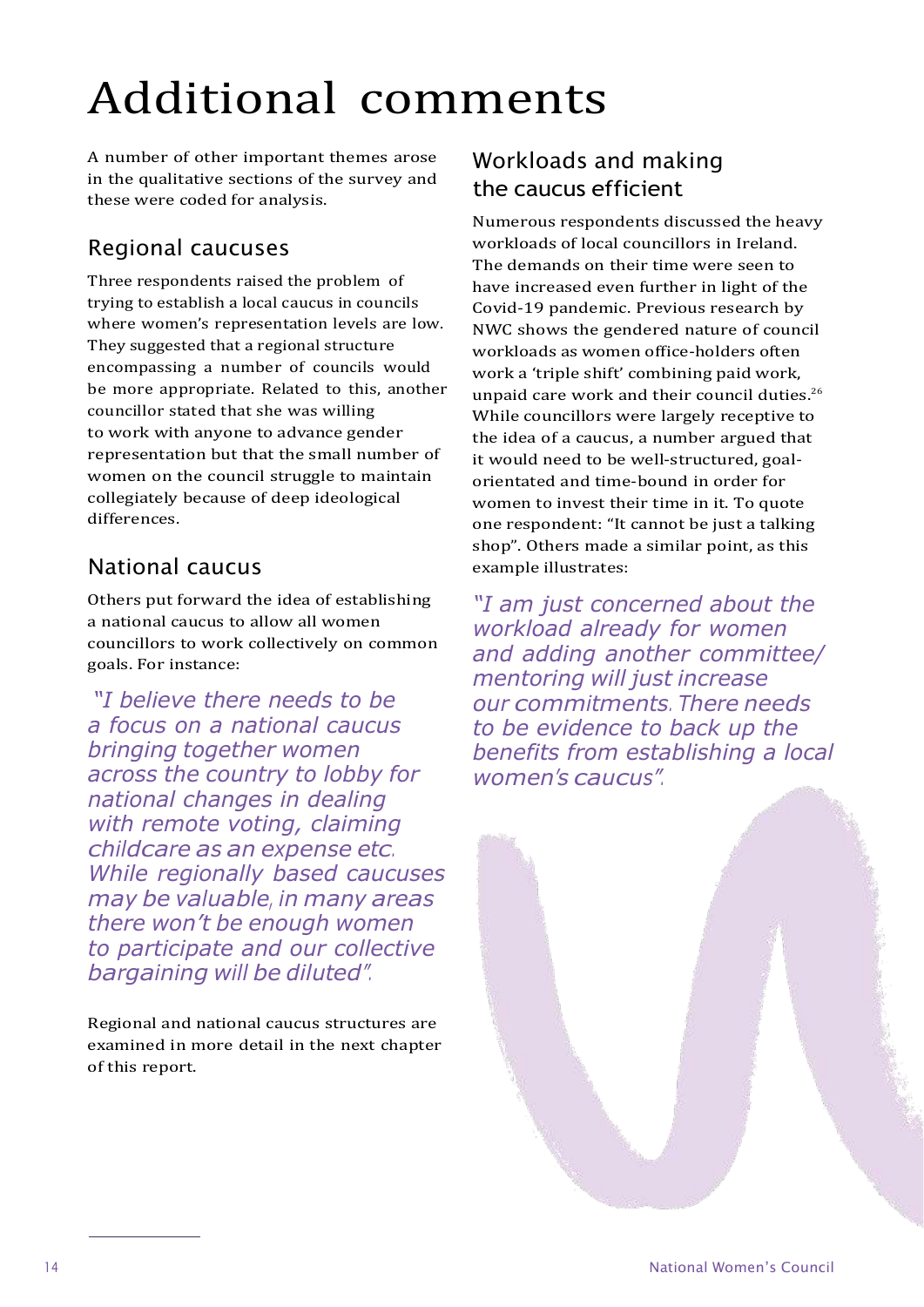26 NWCI, 2019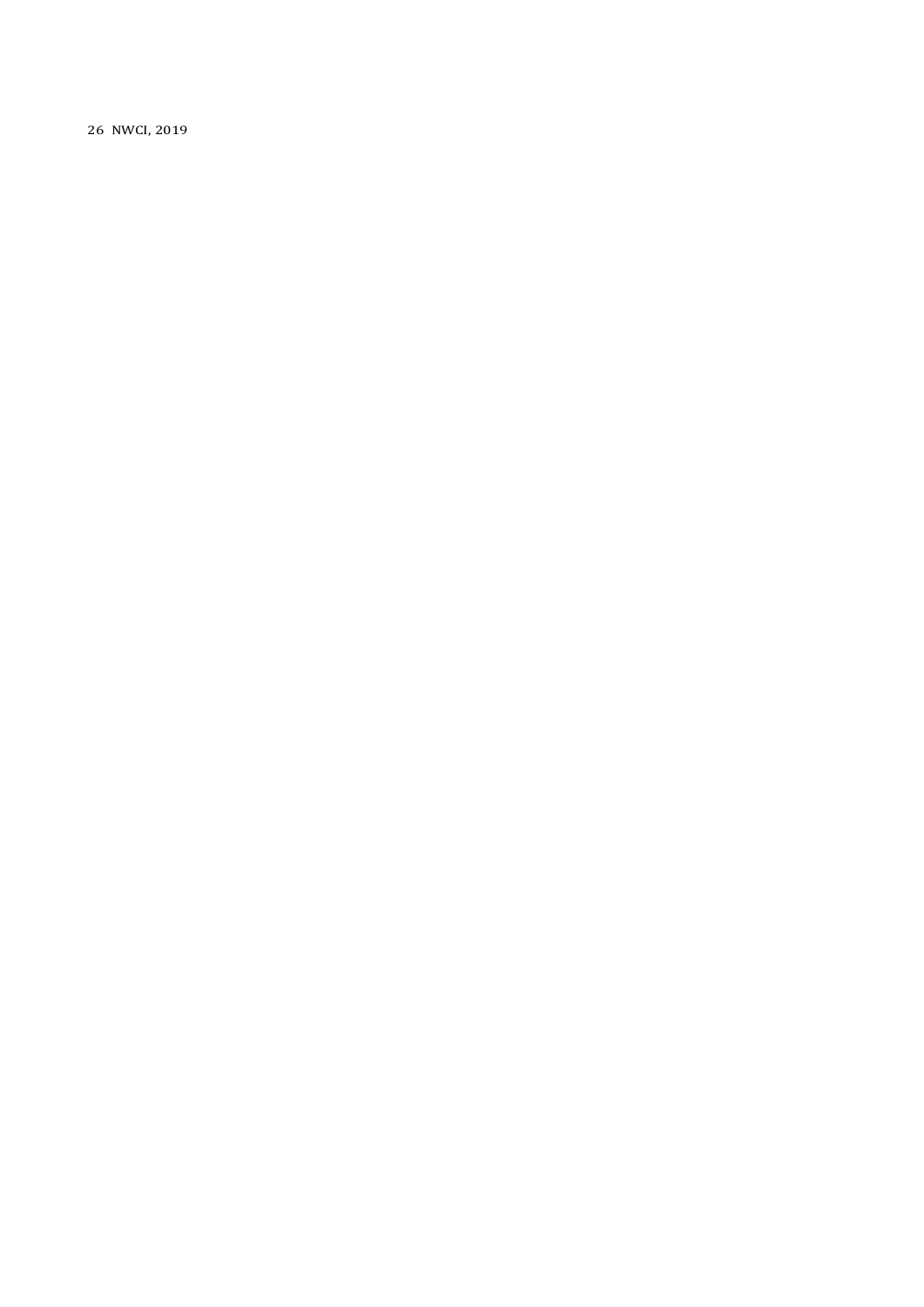# <span id="page-19-0"></span>Caucuses or networks already established – learnings so far

Respondents with caucuses or networks already established for women councillors were asked what they have learned so far about the process and if they had any advice for women in other councils interested in setting up a caucus. Some respondents emphasised the importance of accessing institutional knowledge and consulting with long-established women councillors about any historical cross-party gender initiatives.

*"We are still in the process of getting started but I'd recommend talking to the more experienced councillors or retired councillors about it before, it can lead to handy short cuts".*

Two respondents stated the positive benefits of establishing a caucus and creating a support network for women councillors.

*"I am a new councillor and have just had my second meeting with a newly formed caucus for women in my area. It's too early to say but so far I am happy to see how all the women from cross parties have come together to raise each other up. Women can often be the worst at tearing other women down, so <sup>I</sup> find this forum quite refreshing."*

*"It is a relatively new process and we are still learning, but <sup>I</sup> would encourage women councillors in other local authorities to set up a caucus if they can."*

However, other respondents advised that women councillors are not a homogenous group. There are challenges and opportunities in bringing them together.

*"Important that we value all equally and facilitate women councillors of all ages, respecting diversity and that the experience is empowering for all that participate."*

*"There are obvious differences and difficulties in bringing together people with very different approaches to politics."*

Another survey respondent gave a practical suggestion for other women councillors.

*"Set the caucus up with only the women councillors and keep the secretariat within the caucus. Seek advice from [NWC] on all guidelines, constitutions etc. Time to meet can be difficult."*

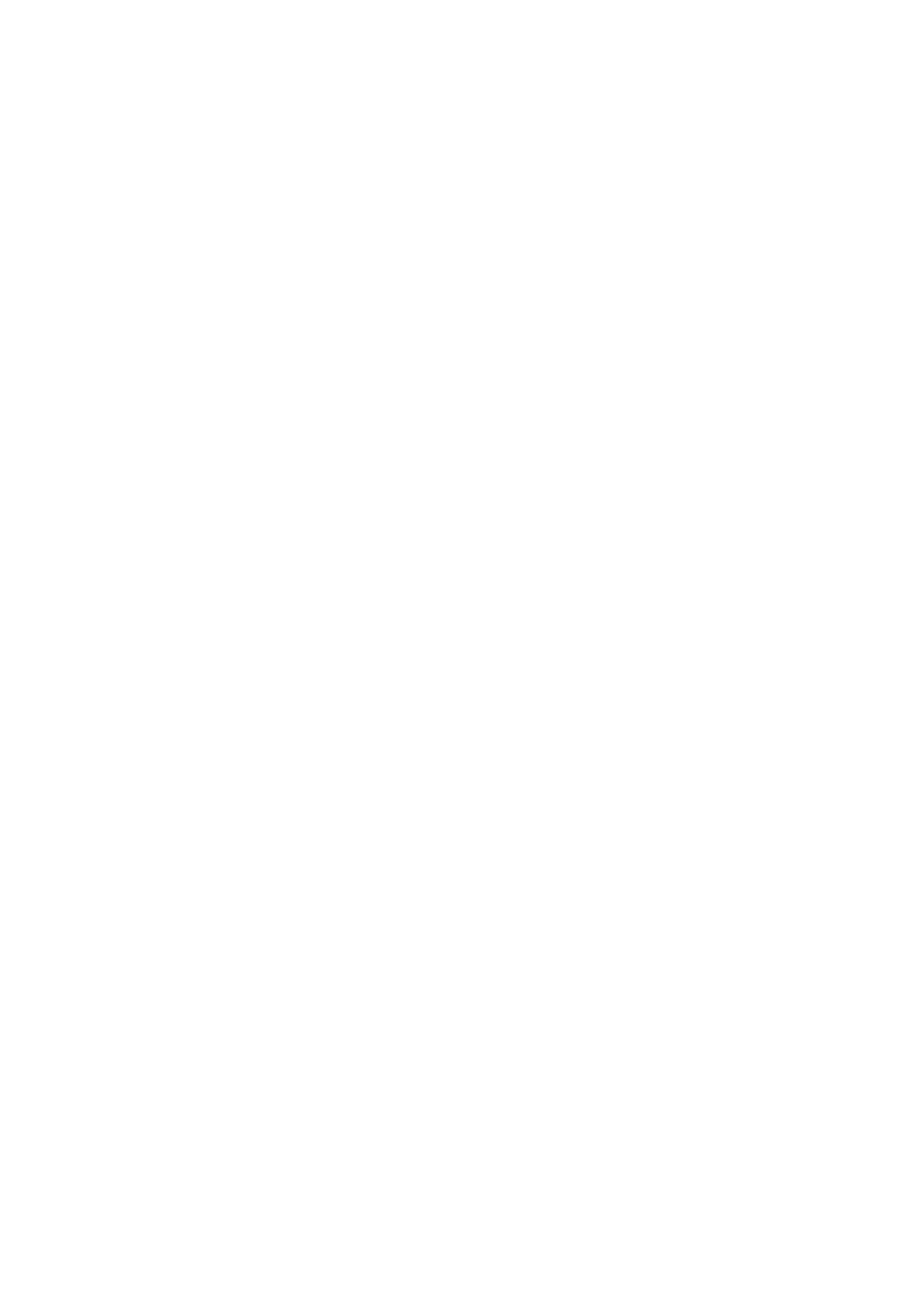# <span id="page-21-0"></span>Experiences of local government

The questionnaire also asked councillors a series of questions about their lived experiences of local government. The data suggests areas where caucuses may be able to push locally for change. In relation to the capacity to make a difference, 95% of respondents agreed that they can make a difference for individual constituents and their local community. Three-quarters asserted that they have the capacity to influence the formation and development of local policies and plans. Having more women in local office is suggested to raise the profile of gender equality as a policy issue and research undertaken by NWC in 2019 found high levels of feminist consciousness among women councillors in Ireland.<sup>27</sup> 63% of respondents to this survey believe that they can progress women's policy issues in their role as councillor and this bodes well for caucuses in future. However, only 36% agree that local authority officials have a good understanding of gender equality issues (though 38% neither agreed nor disagreed with this statement). Two-thirds of respondents have not received adequate training and induction to support their work as a local representative.

Worryingly, 28 respondents (35%) had experienced sexual harassment and/ or sexual misconduct in their role as a councillor. This statistic aligns with the experiences of women TDs.<sup>28</sup> One response argued for the development of a Dignity and Respect Policy in each municipal district and overall council which councillors and council officials must sign.

Qualitative responses also give examples of the subtler forms of sexism and misogyny experienced by some female councillors. For example:

*"Language used by male councillors is unintentionally misogynistic and outdated. There is an overriding feeling of female councillors being tolerated rather than treated equally. My experience is such unfortunately".*

*"I have experienced sneering and being ignored when trying to interject. This has mainly been experienced from older male councillors (some not all) but let happen unchecked by others".*



<sup>27</sup> NWCI, 2019

<sup>28</sup> https:/[/www.irishexaminer.com/news/arid-40048271.html](http://www.irishexaminer.com/news/arid-40048271.html)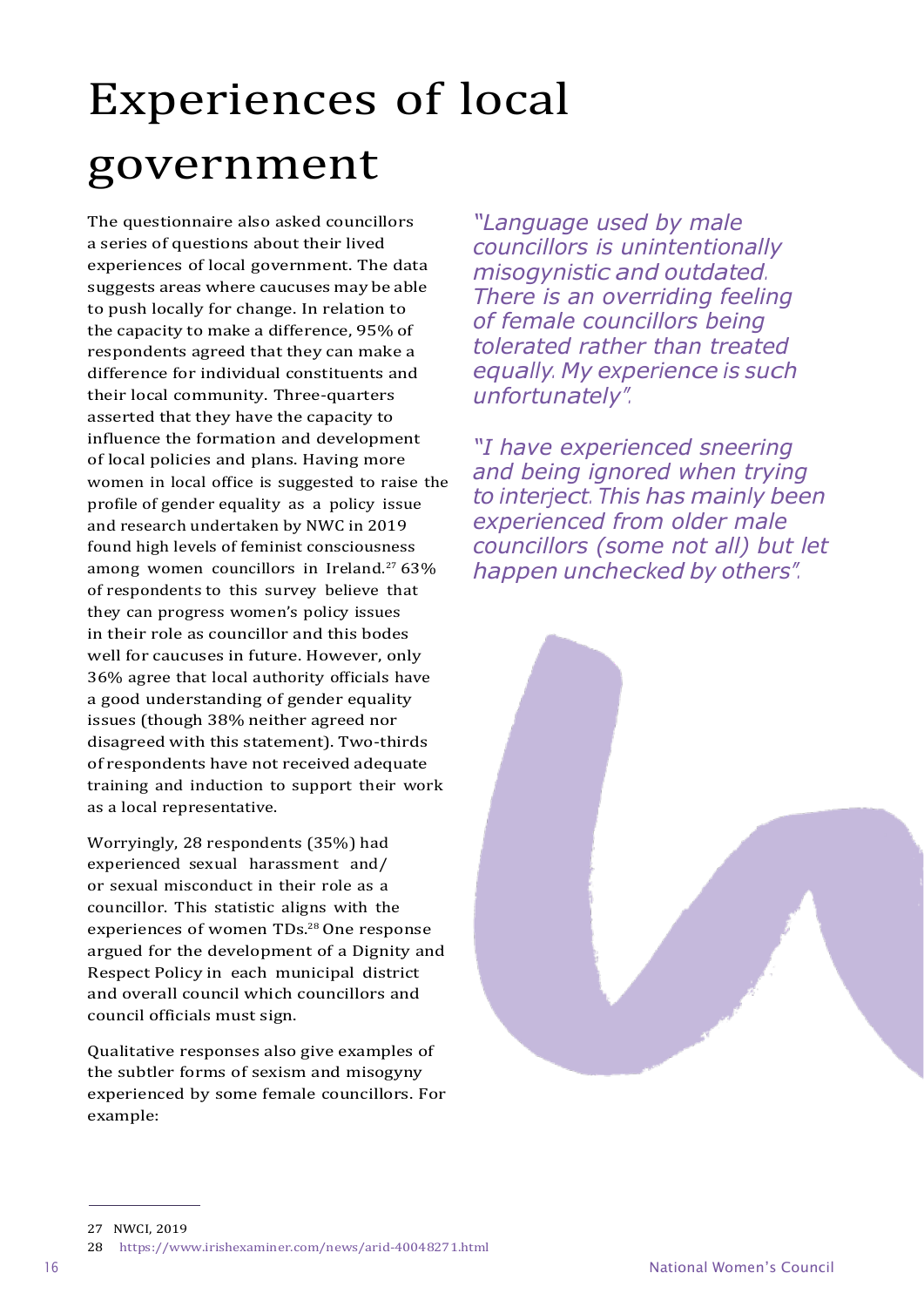# <span id="page-22-0"></span>Different models of caucus

Drawing on the survey and in-depth qualitative research with caucuses and networks already established for women councillors and key stakeholders in local government, this chapter details four different models of caucus and makes practical recommendations to support the roll out of each of these. As discussed, for caucuses to be effective they should be tailored and flexible to the contexts in which they operate and the specific local needs of women.29 A stakeholder argued that "there is no real precedent for a women's caucus [at local level]". This is illustrated by the complexity of issues such as the caucus' formal relationship to the local authority, the role of the secretariat and who they should be, and expenses for women participating in a caucus.

### Informal caucus – Limerick Women's Caucus

Based on the Oireachtas Women's Parliamentary Caucus, the Limerick Women's Caucus was established in September 2019.<sup>30</sup> Limerick City and County Council is 23% women. The nine women councillors are all members of the caucus (all bar two were newly elected in 2019) and the NCCWN/Limerick Women's Network provides the secretariat on a voluntary basis. The councillors were approached by the NCCWN/Limerick Women's Network about setting up the group soon after the election. It was officially recognised in a motion put to the whole council in early 2020, but it is not a council committee. Their monthly meetings are held on the same day as the main council meeting and listed on the calendar on the council website, because they felt it was important to "build a brand". The council provides space for meetings, but these have been happening online since the outbreak of the pandemic. A sub-group sets the agenda and decides on press releases.

The caucus is a supportive space for women councillors and aims for work cross-party on issues of gender equality and policy development. In a focus group, members of the caucus outlined the hugely positive benefits of the group. For example:

*"We have made really good connections with each other… The first day was like a big counselling session to be honest. I think there was more crying done there than you'd see at a funeral… We were all exhausted from the election campaign. We were delighted to be given the privilege of being councillors and it was lovely to be in a room with like-minded people, even though we're from different parties. We basically sat in a room with a cup of tea, with [two representatives from the Limerick Women's Network], and we just got to know each other. We went around the room, said where we were from, what our family situation was. <sup>I</sup> think that was very valuable because I know I can pick up the phone to people here and say listen, I am talking to you as [her name], not a councillor. And <sup>I</sup> think that's a very valuable thing to have… Men have that connection anyway because they're in sport or they're in politics or they're in a job".*

*"I think there is a huge value in the nine female councillors being together and working together on issues that are apolitical or*

<sup>29</sup> NWCI, 2020

<sup>30</sup> See also NWCI, 2019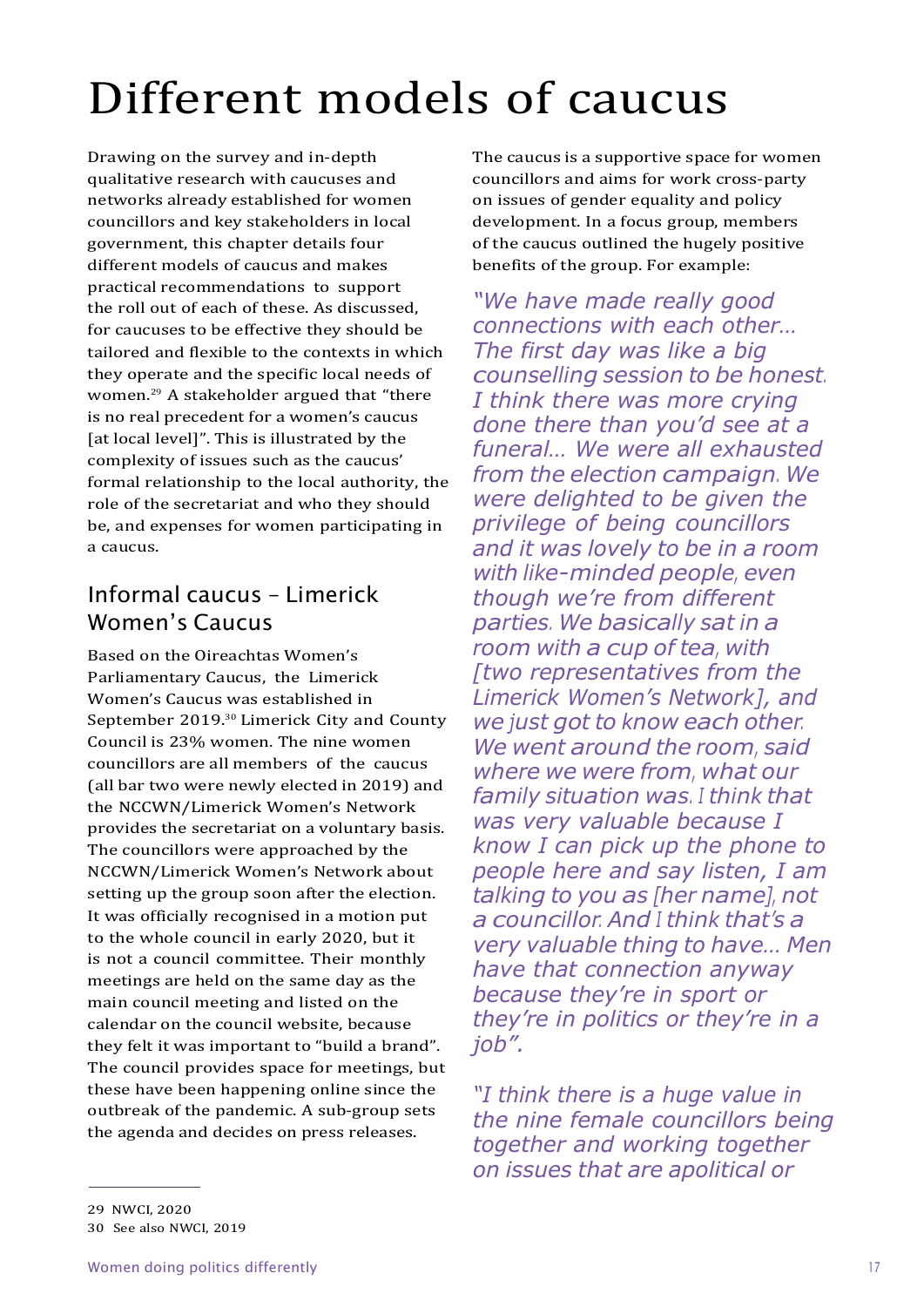*non-political or pan-political, whatever way you want to describe it. I do think that it's very important because it's sending out a message about female politics and about the ability to work together and as combined group that we would have the synergies to effect on some of the projects and stuff that we will take on board".*

In relation to activities, the caucus is still very much finding its feet and they are currently in the process of trying to develop a constitution and a direction that they can all agree with. In addition to providing each other with supports and building relationships, the caucus has worked to raise local awareness of gender equality issues including the impacts of Covid-19 of women in the workplace and working to end violence against women.

There are challenges for a women's caucus that sits outside of the formal council structure. As a number of stakeholders argued, there is nothing to stop any group of councillors from setting up an ad hoc forum. However, local authorities are unlikely to be a position to offer supports apart from recognising the caucus, making meeting facilities available and giving the group visibility on the website. One interviewee representing a sectoral organisation accurately described it as a "muddy area". The role of the independent secretariat puts a spotlight on some of these difficulties, for example the potential data protection issues of an independent organisation having access to a caucus email. There are also some concerns among councillors in the Limerick Women's Caucus about being associated with a feminist group.

Nonetheless, if some of these challenges can be overcome (see recommendations), they are significant advantages to women councillors caucusing informally with the support of an outside women's group. It is

a highly innovative model of supporting women in politics and, significantly, follows the approach of the national caucus which has a secretariat from civil society opposed to being a committee of the Oireachtas. On a practical level, the secretariat provides administrative supports to councillors that already have heavy workloads and allows them to participate in the caucus without having to do all of the heavy lifting. Most importantly, the women's community sector has an awareness and expertise of the issues on the ground for local women, including vulnerable and marginalised groups of women.

# Informal caucus – Regional caucus in the North West and Midlands

In cases where local authorities have very low numbers of women holding seats (see **Table 1**), it may be necessary to merge councils together on a neighbouring/ regional basis to develop a caucus. This would be particularly beneficial for women in rural areas. By its very nature a regional caucus would be informal in scope, but it could and should be officially recognised by individual councils. For a regional women's caucus to maximise participation, members would have to be able to expense travel costs for in-person meetings (see recommendation for DHPLG) with more regular meetings conducted online. An independent organisation or group would also need to be resourced to provide administrative support to the caucus.

The See Her Elected (SHE) project aims to empower women in the rural constituencies of the North West and Midlands to engage in electoral politics and is funded by the DHPLG.<sup>31</sup> Among its many activities, SHE has brought women councillors from Donegal, Sligo, Leitrim, Roscommon and Longford together to discuss the potential establishment of a five-council caucus. They invited representatives from the Limerick Women's Caucus to speak about their experiences. The group decided to

<sup>31</sup> SHE is a collaboration between the Women's Manifesto Project (a Longford Women's Link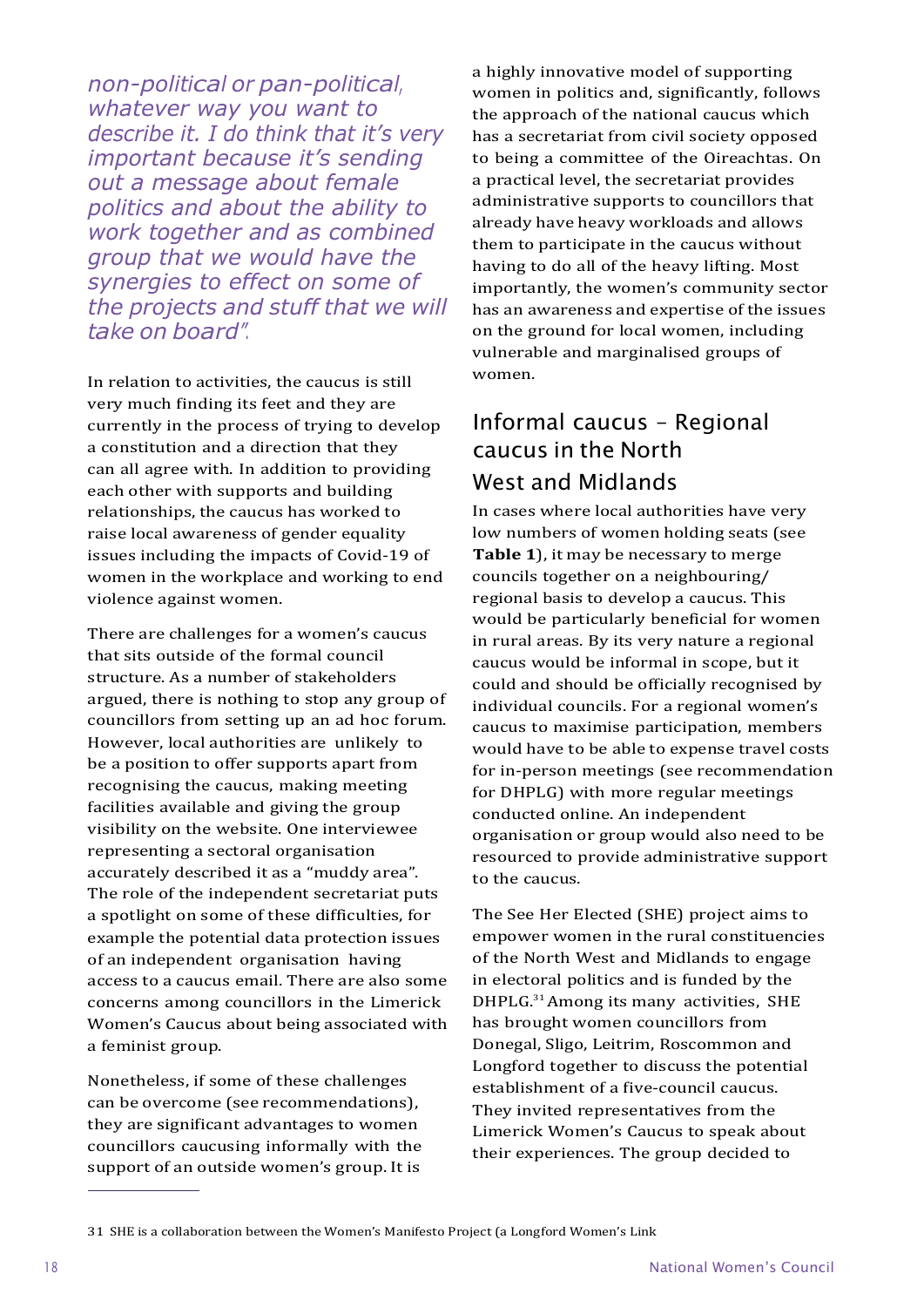programme) and 50:50 North West, organisations with strong links at grassroots level.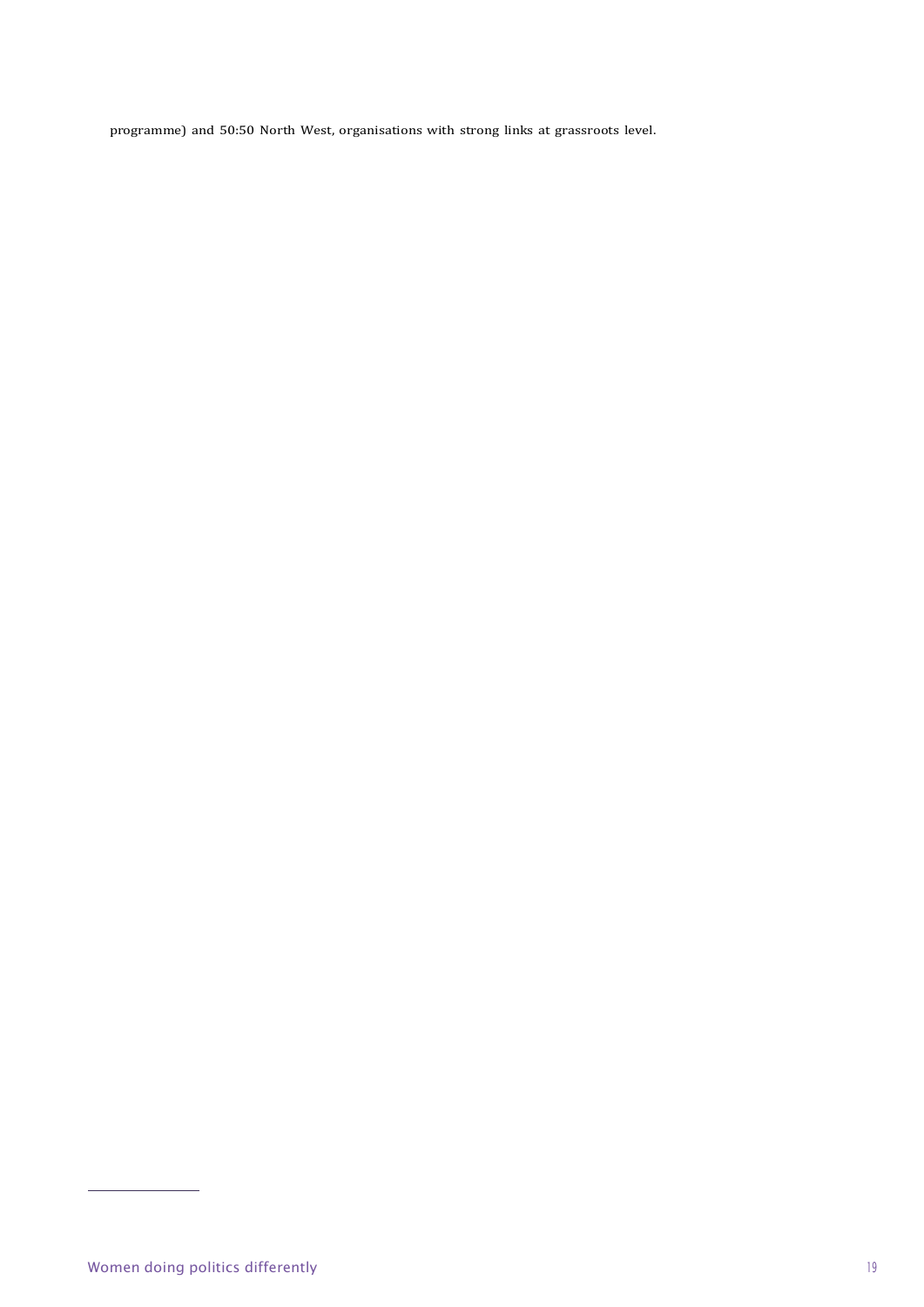focus their energies initially on informal networking to establish relationships and trust with each other. There are 15 women councillors across the five councils and 13 are actively involved with SHE. They have not yet agreed to officially establish a caucus and a stakeholder from SHE advised that they would need to agree on their goals and remit before doing so. However, the organisation is willing to support this on a medium- to long-term basis and act as secretariat if required. SHE has the advantage of being "non-biased, objective and non-partisan", though in a similar vein to the Limerick experience there are concerns among some councillors about using the "feminist" label in rural politics.

# Formal caucus – Dublin City Council Women's Committee

During this research, numerous stakeholders advised that authorities are able to provide more practical supports to caucuses that establish as formal council committees rather than informally. All councils have Standing Orders which outline the process for setting up new committees. For example, most Standing Orders allow the council to establish a 'special committee' for a specific purpose which normally does not exceed one year or such period as the council may determine. This is a potential option for a women's committee if the council agrees to extend its tenure until the next local election. Another method is to establish as a subcommittee of council committee, say the Protocol Committee if there is one. Working through a Strategic Policy Committee was also raised in a stakeholder interview, however membership of these includes elected members and sectoral interests and thus the model would be quite different to a caucus solely for women politicians. Council staff should work with women councillors to agree the most effective type of committee to progress the caucus' goals.

The Dublin City Council (DCC) Women's Committee was established as a sub-committee of the DCC Protocol

Committee in June 2020.<sup>32</sup> 90% of women representatives and every party is represented on the Women's Committee. It has a chair (Councillor Darcy Lonergan, Green Party) and council staff act as secretariat and provide administrative support. Women account for 46% of members of DCC (see **Table 1**).

Councillor Lonergan first initiated discussions about a caucus with her colleagues in early summer 2020. The group had a number of online explanatory meetings where they identified broad priority areas for the caucus and they developed these into clear action items at a meeting with an external facilitator (funded by the DCC). Recognising their heavy workloads, the members agreed that the committee's activities should be "structured and focused on practical stuff" and within the functional remit of the council. They also felt that they have an important lobbying and advocacy role to play on gender equality issues.

The main aim of the DCC Women's Committee is to strengthen women's crossparty co-operation, thereby maximising their overall impact on policies and decisionmaking. A project which may not have been achievable for one councillor can be progressed through the combined effort and support of multiple woman councillors.

The committee has three key areas of focus:

- —Economic (more benefits for carers and better maternity leave);
- —Safety (making Dublin a safer city, in terms of urban planning, transport, domestic violence);
- —Council work (information exchange, sharing area motions, collective motions).

While a formal caucus can extract more resources from the council than an informal one, there are still some issues to consider. For one, the supply and availability of administrative support provided to councillors is not consistent throughout the country.33An interviewee expressed

33 Moorhead, 2020

<sup>32</sup> https://councilmeetings.dublincity.ie/ieListDocuments.aspx?CId=288&MId=4026&Ver=4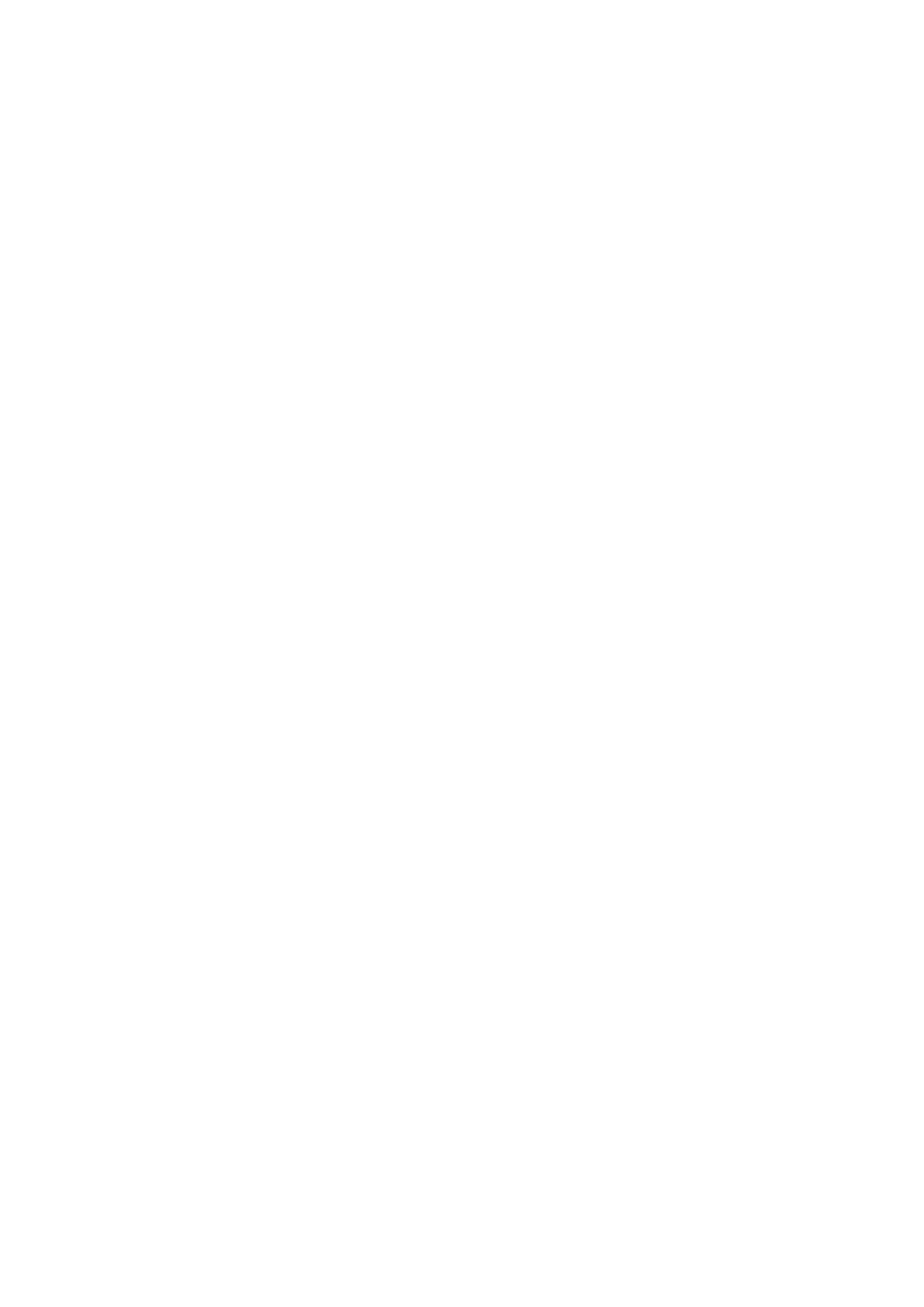her apprehensions about trying to set up a women's committee if the council does not have adequate resources to lead it. A second concern relates to the fact that, unlike the Limerick Women's Caucus, access by organisations and groups representing women would be more restricted in a formal caucus. However, for councils where no funded independent organisations or groups exist in the local area to provide the secretariat role and where enough women hold seats, establishing a caucus as a council committee is a good option.

# Establishing a national network?

Similar to the aims of a regional caucus, a number of research participants advocated for a national network to bring women councillors together. This would be particularly advantageous for councils with very low numbers of women holding seats (see Table 1). There are a number of benefits to a national structure in conjunction with local or regional caucuses. Firstly, it would allow women councillors to network with each other across different councils and political affiliations (which may also benefit councillors planning to run for election to the Dáil or Seanad in future). Secondly, it would enable established local or regional caucuses to disseminate best practices and learn from each other (for example, motions put to the council). Thirdly, it would act as a powerful lobby group on behalf of all women politicians. Finally, one interviewee

advised that a national network would give "more gravitas" to women facing resistance in trying to push for changes in their own councils and result in less duplication of work.

Some work has already progressed in this area. As part of the AILG Annual Conference held in March 2020 in Longford, the AILG hosted an inaugural Women's Local Government Network meeting. The purpose of this session was to help and give guidance on the establishment of women's caucuses or networks at local authority level in order to enable women to strengthen their impact and bring about gender equality.<sup>34</sup> Representatives from the NWC, Longford Women's Link/SHE and the Limerick Women's Caucus addressed the delegates.

Interviewees from the AILG advised that the meeting was largely informal, intended to start debate and "came from the ground up". The organisation plans to raise the network at their next AGM for further discussion and development. The AILG highlighted that any such initiative would "wear the AILG hat" and all activities would aim to assist councillors in fulfilling their role as elected members. A significant advantage of hosting annual meetings of women councillors and training opportunities through the AILG is that councillors have allowances for expenses for attendance at the AILG Annual Conference and specific training events provided by the organisation.<sup>35</sup>



#### *Picture courtesy of AILG*

- 34 https://lgiu.org/ailg-conference-2020-solving-global-challenges-through-local-leadership/
- 35 Councillors also have allowances for expenses for attendance annual seminars and conferences of Local Authority Members Association (LAMA). Normally, 2 are arranged per annum, and attendance will be limited to 2 events per annum organised by LAMA[. https://www.housing.gov.ie/sites/default/files/](https://www.housing.gov.ie/sites/default/files/publications/files/lg_01-2018_appendix_i_expenses_and_allowances_for_elected_members.pdf) [publications/files/lg\\_01-2018\\_appendix\\_i\\_expenses\\_and\\_allowances\\_for\\_elected\\_members.pdf](https://www.housing.gov.ie/sites/default/files/publications/files/lg_01-2018_appendix_i_expenses_and_allowances_for_elected_members.pdf)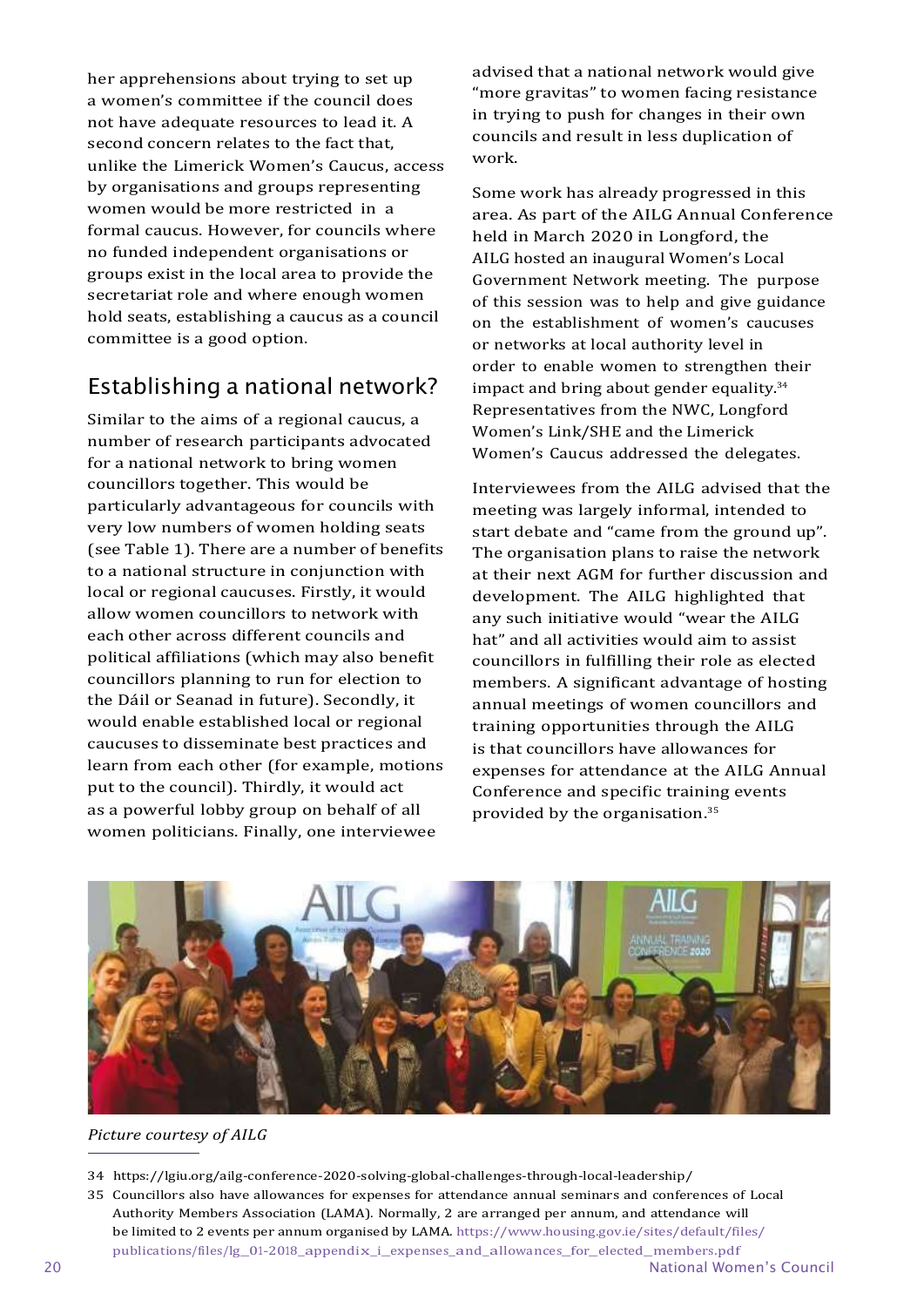# <span id="page-28-0"></span>Exploring other models of women's networks

As part of this study, representatives from other models of women's networks in Ireland were interviewed about their structure and approach including the opportunities and challenges presented by Covid-19. These included networks representing women in professions, enterprise and civic society and all are member organisations of NWC (Table 2). While we worked to incorporate a diverse range of organisations seeking to progress women's leadership and success, we acknowledge that our sample was limited by time constraints and does not include organisations representing other women including migrant women and disabled women.

The aims of women's networks in the professions, enterprise and civic society differ in many ways from those in politics and membership is less restricted, but local government caucuses can learn from their experiences and best practices. Research literature shows the benefits of having women's networks in traditionally maledominated occupational sites. $36$ The main motives for establishing networks for women are to provide support and to circumvent women's exclusion from 'old boy networks.' Benefits include increased self-confidence, the provision of mentoring and learning opportunities, and growth of social contacts. However, these networks are not a panacea for women's advancement and are most effective when they challenge structural inequalities in the sector or organisation and also when women participate in mainstream networks in parallel with these.<sup>37</sup>

The following analysis outlines the main aims and activities of the five women's networks examined for this research.

# Women in Film and Television (WTF)

Women in Film and Television Ireland is a branch of Women in Film and Television International. The Irish branch is a voluntary body run by film and TV professionals of international standing. WTF has a constitution and committee members represent various divisions of the Irish audio-visual sector. Membership is open to individuals and corporate members, with an annual membership fee, and you must be a professional working in film, television or creative media in Ireland to join. Men can become members of WTF and they have "very strong male allies".

The WTF representative interviewed for this research stated that the group has three broad aims. First, they lobby and call the industry and funders to account on gender equality. Second, they seek to raise the visibility of women in the sector and make their work known. Third, there is a communications strand where they aim to raise public awareness of the main issues and roadblocks for women in film and television. An important strand of their work is organising events and some of these are very large in scope, for example short film showcases and hosting high profile speakers. With Covid-19, WTF has had to move their events online.

# National Traveller Women's Forum (NTWF)

Founded in 1988, the National Traveller Women's Forum is an alliance of Traveller women and Traveller organisations from throughout Ireland. As a feminist organisation, the forum aims to work collectively to challenge the racism and sexism experienced by Traveller women

<sup>36</sup> Pini et al, 2004

<sup>37</sup> Ehrich, 1994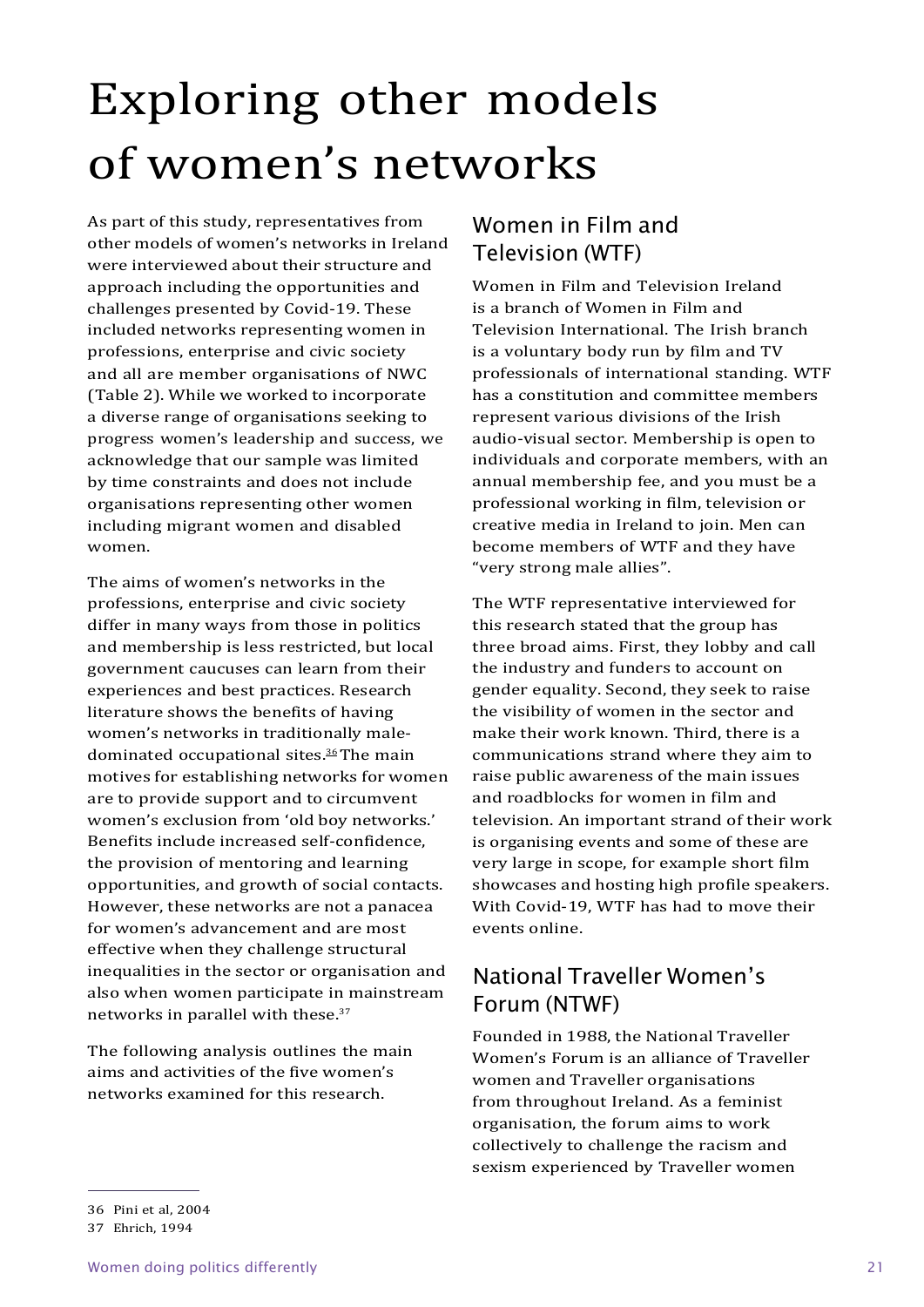and promote Traveller women's rights to self-determination and the attainment of human rights and equality. A representative interviewed asserted the need to assess the marginalisation of Traveller women through the lens of intersectional discrimination and gendered racism. The NTWF is overseen by a voluntary board of management and the organisation has employees.

Individuals may also engage with the NTWF. For example, they run programmes on domestic violence and supported Traveller women during the Covid-19 lockdown. The organisation works to ensure the voices of Traveller women are heard and that they are "empowered to an extreme level". They also doing political work to encourage Traveller women to run for election and increase their impact in local decision-making.<sup>38</sup> Having to move activities online because of Covid-19 poses particular challenges for the NTWF given the higher levels of digital exclusion faced by the Traveller community relative to the wider population.

### Women in Medicine in Ireland Network (WIMIN)

The Women in Medicine in Ireland Network is an organisation that promotes, supports and encourages women doctors and medical students from all specialities and grades in Ireland. It is still "a very young and immature organisation" and was founded in 2017 by Dr Sarah Fitzgibbon who is a Cork-based GP. WIMIN was inspired by the Medical Women's Federation of the UK and it started on social media where Dr Fitzgibbon recruited approximately 100 members initially. WIMIN has paid membership dues and membership is not open to men. The group does not have a committee structure at present.

When asked about the aims of WIMIN, a representative stated that its main focus is to give networking opportunities to members and "create collegiately" among women doctors and medical students in Ireland. The organisation also aims to support women doctors to "find their voice" and take

on leadership roles. In terms of activities, WIMIN has a WhatsApp group with 20-30 participants and it started a pilot mentoring programme in January 2020 with ten pairs set up. They write a weekly tribute to different women doctors to acknowledge their contribution to medicine in Ireland and distribute a newsletter every six weeks. One of the main focuses on WIMIN is their annual conference which was hugely successful in 2018 and 2019. The 2020 conference was been postponed until 2021.

# Network Ireland

Established in 1983, Network Ireland is a voluntary organisation that supports the professional and personal development of women. Membership is diverse and open to women entrepreneurs, SME owners, professionals and leaders in indigenous and multinational organisations to non-profits, charities, arts and the public sector. It has approximately 1,200 members, with 15 branches across Ireland. Each branch is a part of the wider organisation. The National Executive, which includes branch presidents/ vice-presidents and other executive committee roles, normally meets four times per year and has been meeting more than that virtually since the outbreak of Covid-19. A lot of what they do is "in consultation with branch members as representatives of their individual branches".

Through the branch network they organise in excess of 200 events annually. The style of the local branch may vary slightly depending on who the president is at any given time, for instance a businessowner might be more business-focused. Branches organise one-to-one mentoring sessions which "engages the expertise of our members for the development of other members". They also organise training in areas such as tax, finance and marketing and general motivation and wellbeing sessions.

38 NWCI, 2019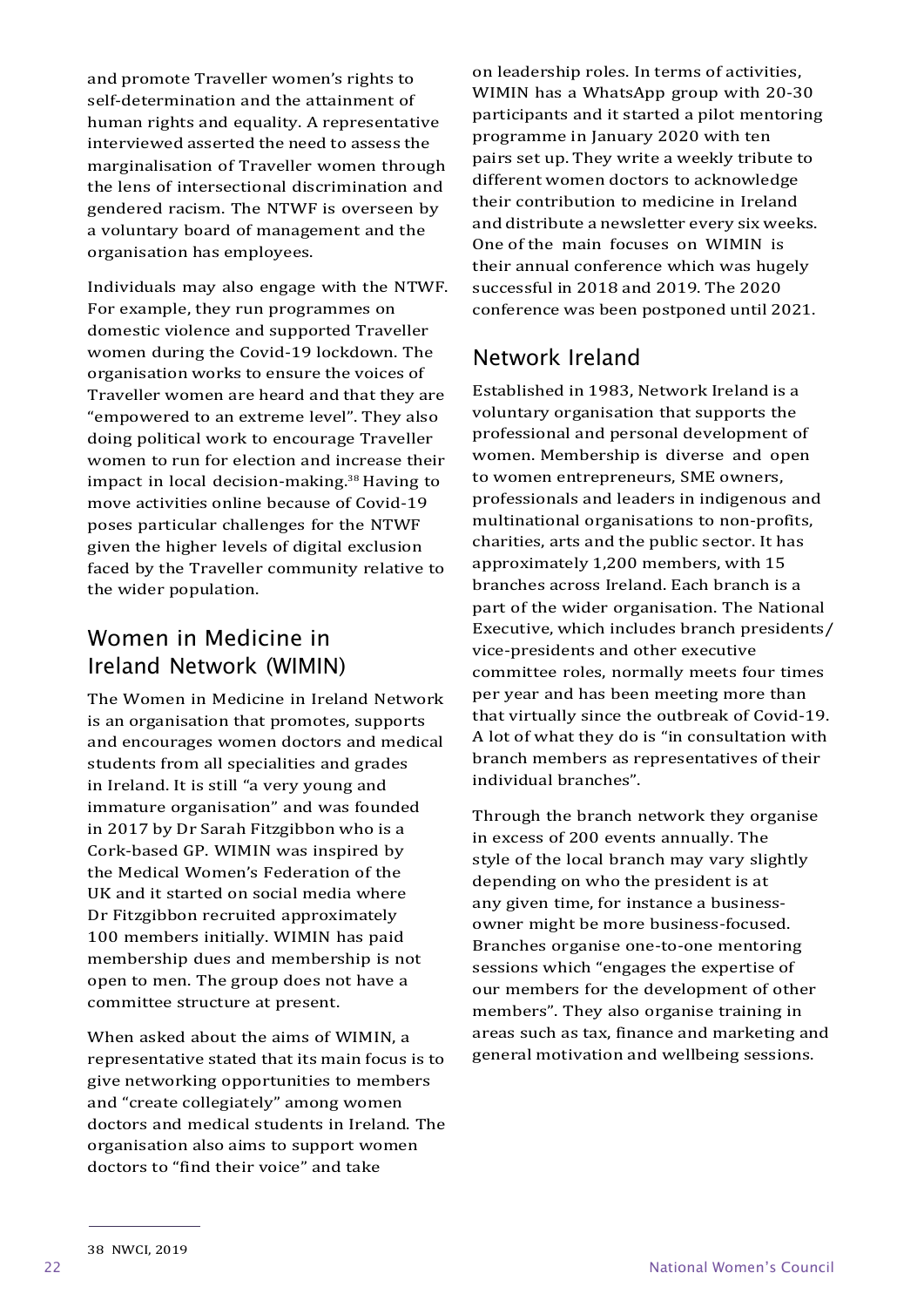# Women in Technology and Science Ireland (WITS)

Women in Technology and Science Ireland (WITS) was founded 30 years ago to support women studying and working in STEM fields in Ireland. It has three visions: Advocating, Acting and Connecting. WITS is a voluntary organisation and is operated in accordance with the association's rules. An executive is elected each year at the AGM and they are tasked with running the organisation on a day-to-day basis. Members are a "broad constituency" and include STEM students to retirees, all areas of STEM, and those working in the public and private spheres. There is a membership fee for individuals and corporate organisations, but full-time students can join for free. Men can become members of WITS.

Events are a key aspect of WITS' work and they are tailored to the needs of different members. Covid-19 has allowed more members living in remote areas to dial into their events. A representative was asked about the value of WITS. First, she stated that it helps members "to break out of the bubble" and meet women working in other fields of STEM. Second, the organisation acts to educate STEM organisations and the wider public about gender inequality issues in STEM, which the interviewee described as "the battles not yet won". Third, WITS informally plays a role in career progression for members. For example, it lists job vacancies in their monthly newsletter and recently ran an event to advise women on how to successfully negotiate their salary.

# What other learnings can caucuses take from women's networks?

A number of general themes arose in the interviews that may aid women councillors in their initial discussions about the structure and approach of the caucus and advancing change in local areas.

# Impact of Covid-19

All interviewees discussed the challenges and opportunities presented by the pandemic. Since March 2020, most meetings and events have been conducted online or rescheduled to 2021. Virtual meetings were seen as being more accessible to members living in remote areas and/or with caring responsibilities, but they pose challenges for those without access to high-speed internet or suitable devices. Some interviewees also made the point that while virtual meetings have allowed their operations to continue in challenging times, they should not be a permanent fixture in the future because they lose the valuable networking aspects of in-person events. Looking ahead, a hybrid model of physical and virtual meetings and events should be considered.

# Finding common ground among members

Women are not a homogenous group. To prevent gridlock, successful women's networks and caucuses aim to find common ground on the issues and strategies that they can advance.<sup>39</sup> Interviewees were asked how they achieve consensus among their members. All recognised the reality that women (like men) in diversity organisations will not agree with each other all of the time. However, they emphasised the importance of honest deliberation and discussion and respecting the viewpoints of each member in making decisions. An example of this is whether or not a women's network is explicitly described as 'feminist'. One interviewee discussed how some members on their board felt more comfortable being called "pro-woman as opposed to feminist", in part because they feared that feminism would put off potential funders. In addition, two interviewees mentioned the contested nature of debates within their network about the 'Repeal the 8th' referendum in 2018 and if the group should take a public stance. Strong and dominant voices should not drown out discussion.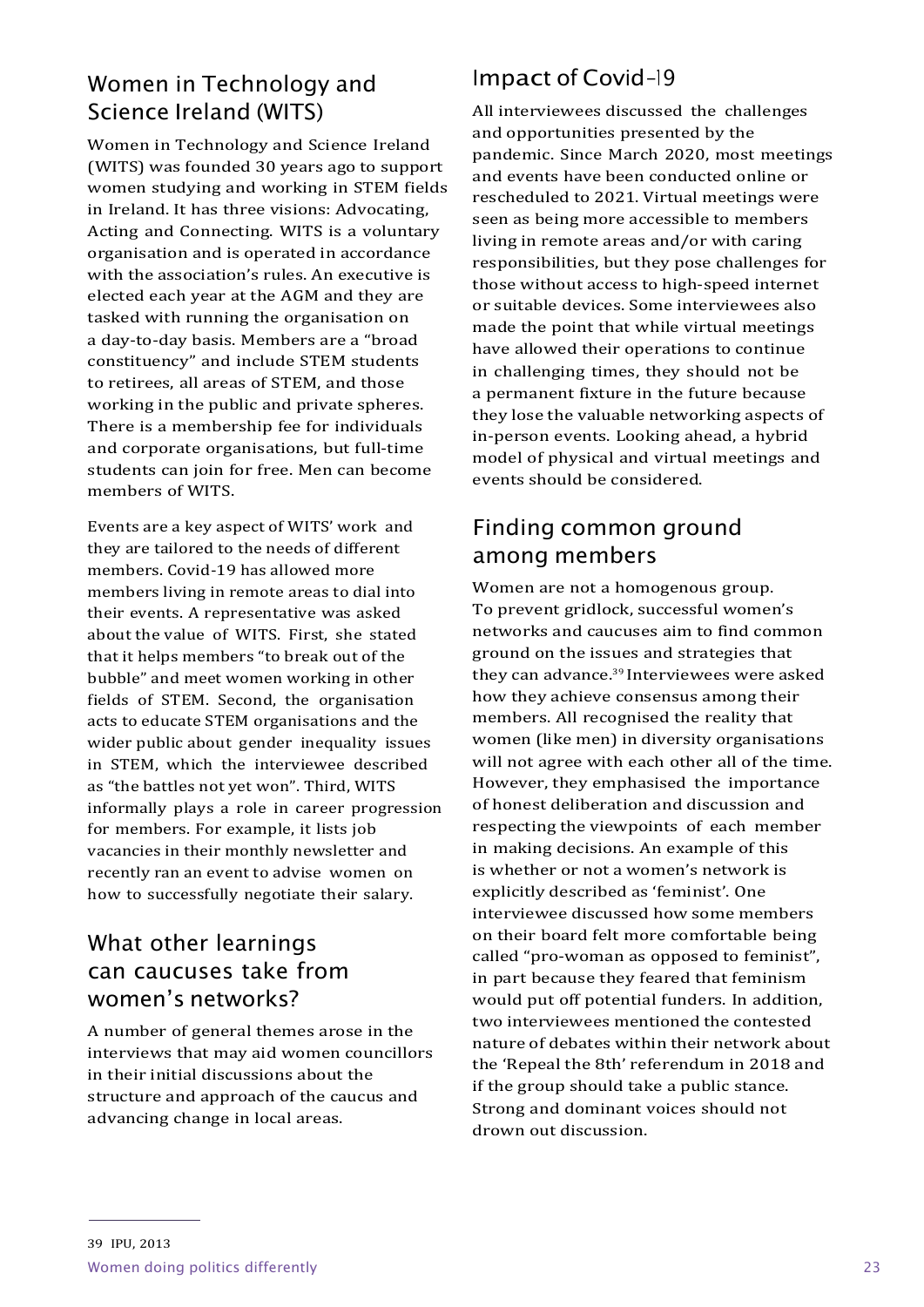# Promoting diversity and intersectionality

Interviewees also discussed the lack of demographic and social diversity within their own structures, including but not exclusive to black and ethnic minority women, migrant women, women with disabilities, and women from low income households. Most networks are working to become more inclusive spaces but they noted the difficulties of this for voluntary organisations. Given that membership of a political caucus is normally restricted to elected members, local government caucuses would find it particularly challenging to achieve diversity and intersectionality in light of the narrow profile of the average councillor.<sup>40</sup> For this reason, they should actively consult with groups representing the interests of under-represented and marginalised women and seek to make advances for them in local policy. $41$  A NTWF interviewee made this point in relation to the ability of a women's caucus to represent Traveller women when they are not in the room.

*"Leave no women behind. All women need to be in a caucus. Our community is not there [in local government]. Who is not around the table? Women in politics tend to focus a lot on differences in political affiliations, but not about power imbalances within the group itself… Women's caucuses should do work on racism. Traveller women need convincing that the group will work for them. It is about creating opportunities for women and under-represented women".*



<sup>40</sup> NWCI, 2019

<sup>41</sup> See also NWCI, 2019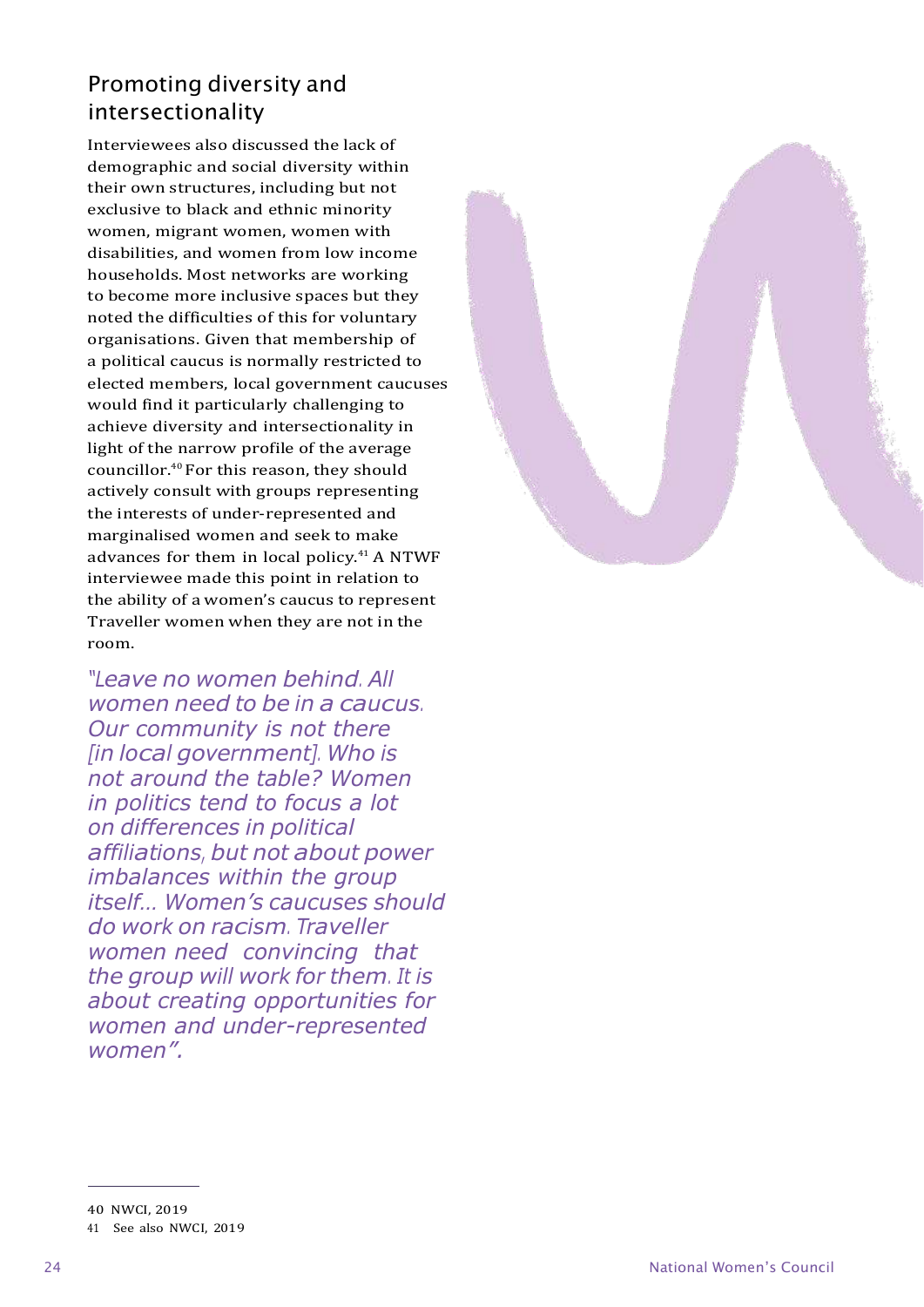# <span id="page-32-0"></span>Research cited

Buckley, F., Mariani, M., McGing, C. and White, T. (2015) 'Is local office a springboard for women to Dáil Éireann?', *Journal of Women, Politics and Polity,* 36 (3), pp. 311-335.

Cullen, P. (2019) 'Sex and the city: gender equality in the "new politics" of urban and local governance'. In: Ó Broin, D. and O'Malley (eds). *Mayoral Governance in Dublin: Challenges for Citizens, Politics and Policy.* Dublin: Glasnevin Press.

Cullen, P. and McGing, C. (2019) *Women Beyond the Dail: More Women in Local Government.* National Women's Council, Dublin. Available at: [https://www.nwci.ie/](https://www.nwci.ie/images/uploads/_NWCI_Research_Report_WEB.pdf) [images/uploads/\\_NWCI\\_Research\\_Report\\_](https://www.nwci.ie/images/uploads/_NWCI_Research_Report_WEB.pdf) [WEB.pdf](https://www.nwci.ie/images/uploads/_NWCI_Research_Report_WEB.pdf)

Ehrich, L.C. (1994) 'Mentoring and networking for women educators', *Women in Management Review,* 9 (3), pp. 4-10.

Inter-Parliamentary Union (2013) *Guidelines for Women's Caucuses.* Available at: [https://](https://www.ipu.org/resources/publications/reference/2016-07/guidelines-womens-caucuses) [www.ipu.org/resources/publications/](https://www.ipu.org/resources/publications/reference/2016-07/guidelines-womens-caucuses) [reference/2016-07/guidelines-womens](https://www.ipu.org/resources/publications/reference/2016-07/guidelines-womens-caucuses)[caucuses.](https://www.ipu.org/resources/publications/reference/2016-07/guidelines-womens-caucuses)

Kavanagh, A. (2020) City and County Council Members – Co-options and Changes since the 2019 Local Elections, *Irish Elections: Geography, Facts and Analyses.* Available at: [https://adriankavanaghelections.](https://adriankavanaghelections.org/2019/09/02/city-and-county-council-members-co-options-and-changes-since-the-2019-local-elections/) [org/2019/09/02/city-and-county-council](https://adriankavanaghelections.org/2019/09/02/city-and-county-council-members-co-options-and-changes-since-the-2019-local-elections/)[members-co-options-and-changes-since-](https://adriankavanaghelections.org/2019/09/02/city-and-county-council-members-co-options-and-changes-since-the-2019-local-elections/) [the-](https://adriankavanaghelections.org/2019/09/02/city-and-county-council-members-co-options-and-changes-since-the-2019-local-elections/)[2019-local-elections/](https://adriankavanaghelections.org/2019/09/02/city-and-county-council-members-co-options-and-changes-since-the-2019-local-elections/)

McGing, C. (2020) *Women Beyond the Dail: Establishing Local Caucus for Women Councillors.* National Women's Council if Ireland, Dublin. Available at: [https://www.](https://www.nwci.ie/images/uploads/Women_Beyond_the_Dail_A_Guide_to_Establishing_Local_Cacus_for_Women_Councillors_Jan_2020.pdf/) [nwci.ie/images/uploads/Women\\_Beyond\\_](https://www.nwci.ie/images/uploads/Women_Beyond_the_Dail_A_Guide_to_Establishing_Local_Cacus_for_Women_Councillors_Jan_2020.pdf/) [the\\_Dail\\_A\\_Guide\\_to\\_Establishing\\_Local\\_](https://www.nwci.ie/images/uploads/Women_Beyond_the_Dail_A_Guide_to_Establishing_Local_Cacus_for_Women_Councillors_Jan_2020.pdf/) [Cacus\\_for\\_Women\\_Councillors\\_Jan\\_2020.](https://www.nwci.ie/images/uploads/Women_Beyond_the_Dail_A_Guide_to_Establishing_Local_Cacus_for_Women_Councillors_Jan_2020.pdf/) [pdf/](https://www.nwci.ie/images/uploads/Women_Beyond_the_Dail_A_Guide_to_Establishing_Local_Cacus_for_Women_Councillors_Jan_2020.pdf/)

Mitchell Mahoney, A. (2018) *Women take their place in state legislatures: The creation of women's caucuses.* Philadelphia: Temple University Press.

Moorhead, S. (2020) *Independent Review of the Role and Remuneration of Local Authority Elected Members.* Available at: [https://](https://www.housing.gov.ie/sites/default/files/publications/files/independent_review_of_role_and_remuneration_of_local_authority_elected_members.pdf) [www.housing.gov.ie/sites/default/files/](https://www.housing.gov.ie/sites/default/files/publications/files/independent_review_of_role_and_remuneration_of_local_authority_elected_members.pdf) [publications/files/independent\\_review\\_](https://www.housing.gov.ie/sites/default/files/publications/files/independent_review_of_role_and_remuneration_of_local_authority_elected_members.pdf) [of\\_role\\_and\\_remuneration\\_of\\_local\\_](https://www.housing.gov.ie/sites/default/files/publications/files/independent_review_of_role_and_remuneration_of_local_authority_elected_members.pdf) [authority\\_elected\\_members.pdf](https://www.housing.gov.ie/sites/default/files/publications/files/independent_review_of_role_and_remuneration_of_local_authority_elected_members.pdf)

Pini, B. et al (2004) 'Women-only networks as a strategy for change? A case study from local government', *Women in Management Review,* 19 (6), pp. 286-292.

Women's Democracy Network - Uganda Chapter (2014) Guide for creating and sustaining women local councillors' caucuses at district and sub-county levels in Uganda. Available at: [http://womensdemuganda.](http://womensdemuganda.s3-website.eu-west-2.amazonaws.com/sites/wdnuganda/files/GUIDE%20FOR%20CREATING%20SUCCESSFUL%20WOMEN%20LOCAL%20COUNCILORS%20CAUCUSES%20IN%20UGANDA.pdf) [s3-website.eu-west-2.amazonaws.com/](http://womensdemuganda.s3-website.eu-west-2.amazonaws.com/sites/wdnuganda/files/GUIDE%20FOR%20CREATING%20SUCCESSFUL%20WOMEN%20LOCAL%20COUNCILORS%20CAUCUSES%20IN%20UGANDA.pdf) [sites/wdnuganda/files/GUIDE%20FOR%20](http://womensdemuganda.s3-website.eu-west-2.amazonaws.com/sites/wdnuganda/files/GUIDE%20FOR%20CREATING%20SUCCESSFUL%20WOMEN%20LOCAL%20COUNCILORS%20CAUCUSES%20IN%20UGANDA.pdf) [CREATING%20SUCCESSFUL%20](http://womensdemuganda.s3-website.eu-west-2.amazonaws.com/sites/wdnuganda/files/GUIDE%20FOR%20CREATING%20SUCCESSFUL%20WOMEN%20LOCAL%20COUNCILORS%20CAUCUSES%20IN%20UGANDA.pdf) [WOMEN%20LOCAL%20COUNCILORS%20](http://womensdemuganda.s3-website.eu-west-2.amazonaws.com/sites/wdnuganda/files/GUIDE%20FOR%20CREATING%20SUCCESSFUL%20WOMEN%20LOCAL%20COUNCILORS%20CAUCUSES%20IN%20UGANDA.pdf) [CAUCUSES%20IN%20UGANDA.pdf](http://womensdemuganda.s3-website.eu-west-2.amazonaws.com/sites/wdnuganda/files/GUIDE%20FOR%20CREATING%20SUCCESSFUL%20WOMEN%20LOCAL%20COUNCILORS%20CAUCUSES%20IN%20UGANDA.pdf)

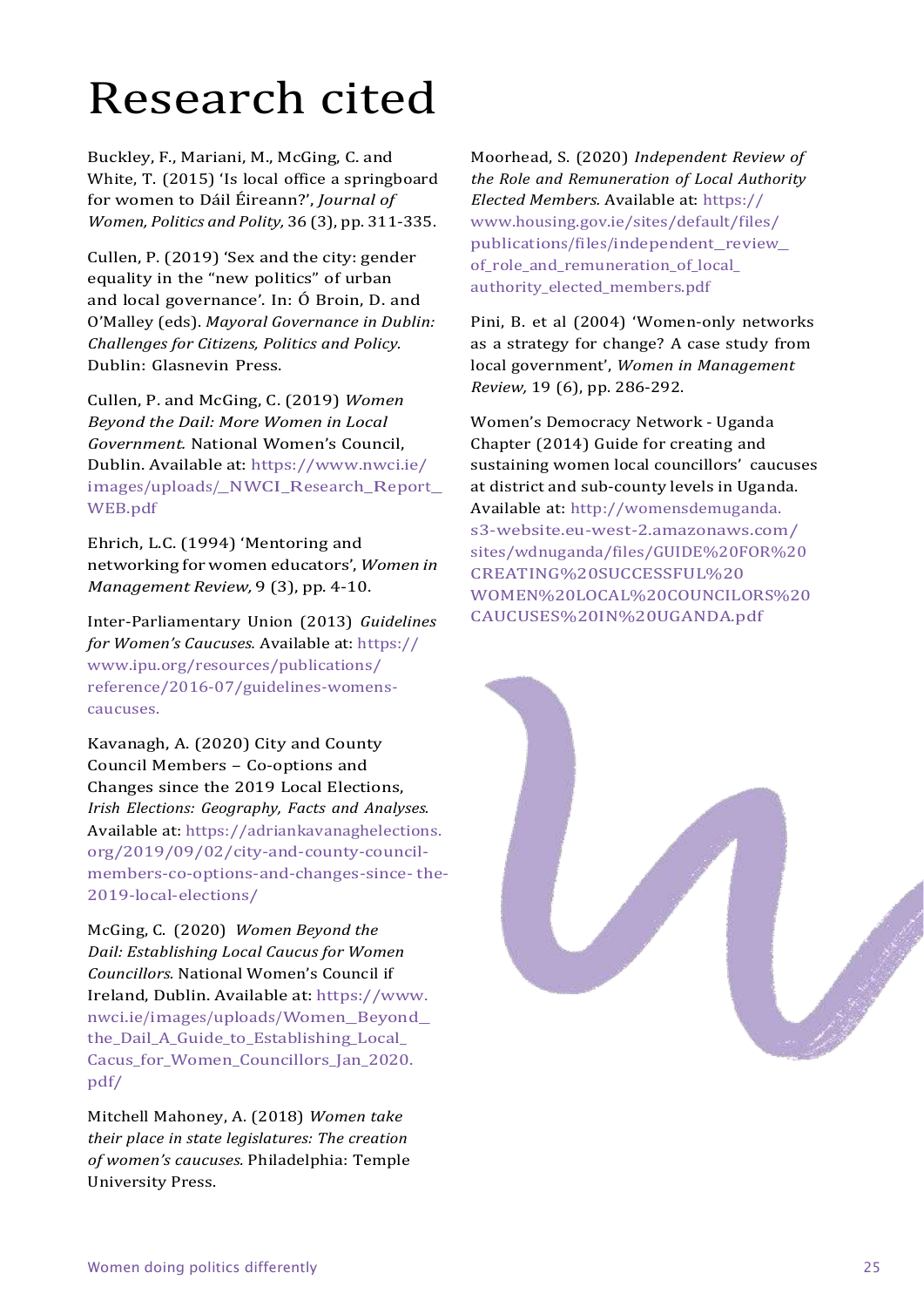# Establishing a women's caucus - Guidelines for Local Authorities

# What is a Caucus

Women's caucuses or parliamentary groups are structures that have been created within political assemblies in many countries to strengthen cooperation between women in political life across party and ideological lines and which strengthens their capacity to effect change. They can help build the capacity of women councillors; especially newly elected councillors, through formal and informal mentoring and promote women's equality in Local Government. A women's caucus in your local authority should develop according to the specific histories, experiences, needs and resources in relation to women's participation and representation. Local authorities can assist with the establishment of such caucuses.

**There are different models and types of caucus formal or informal, local regional or national.**

### Guidelines for establishing a Caucus:

The following are suggested guidelines for establishing a Caucus in a local authority – or where there are limited women councillors, among two or more local authorities - if there is an interest or desire among elected members.

### Step 1 – Assess the environment

- —Have women councillors expressed an interest and requested support?
- —What resources financial and human can be provided?
- —Contact active caucuses in other Local Authority areas for example Limerick City and County and Dublin City Council.
- —Examine if local or regional civil society organisations have begun the process of developing a caucus and link with them to create a cohesive plan or additional supports you can provide.

# Step 2 – Lay the foundations

- —Invite and support all women councillors to take part in its formation.
- —Where possible, provide support for women councillors to engage an independent facilitator to work with the members to define and agree the name, structure, format, vision and objectives.
- —Discuss what practical and technical support can be offered for meetings times, space, IT and administrative support including an official email address provision or an official page on the Council website.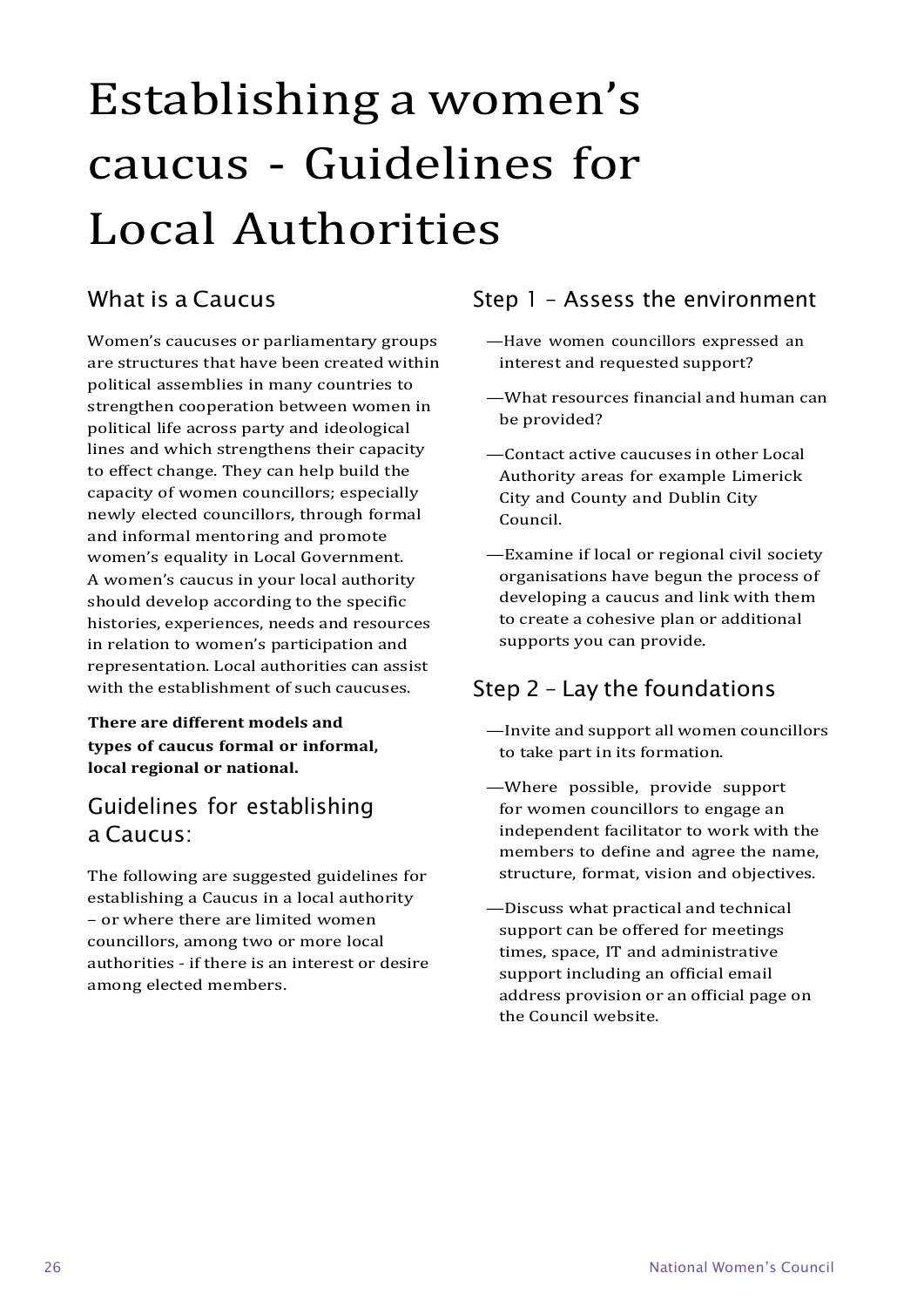# Step 3 – Getting up and running

- —Will the secretariat role be undertaken by officials? If so, clearly define their role and limitations.
- —Alternatively, explore how you the local authority can support engagement with civil society for example women's groups in your area to provide for an independent secretariat (based on the Limerick model).
- —Consider how will the caucus be renewed following an election and how can the Local Authority ensure institutional memory and the political experience of women? Will the secretariat role be undertaken by officials? If so, clearly define their role and limitations.
- —Alternatively, explore how you the local authority can support engagement with civil society for example women's groups in your area to provide for an independent secretariat (based on the Limerick model).
- —Consider how will the caucus be renewed following an election and how can the Local Authority ensure institutional memory and the political experience of women?

### Step 4 – In action

- —Consider writing the existence of the caucus into your corporate plan.
- —Decisions on activities should be based on the collective objectives of the caucus as determined by the members and could include the following;
	- —Raise the visibility of the caucus by organising press conferences, media interviews and events.
	- —Work with the caucus to sign up to the [European](https://charter-equality.eu/) Charter for Equality between [Women](https://charter-equality.eu/) and Men in Local Life.
	- —Funding allocations should be based on the expressed needs of the caucus members.
- —Review funding to ensure successful functioning.
- —Document and celebrate in official local authority communications, the achievements of the caucus.
- —Ensure that the local caucus is maintained in the run-up to future general and local elections, where members may be running against each other and/or will be supporting their own party's candidates.

### Further resources

[Inter-Parliamentary](https://www.ipu.org/resources/publications/reference/2016-07/guidelines-womens-caucuses) Union – Guidelines for [Womens](https://www.ipu.org/resources/publications/reference/2016-07/guidelines-womens-caucuses) Caucus

Irish Womens [Parliamentary](https://www.oireachtas.ie/en/members/womens-caucus/) Caucus

NWC & NCCWN - [Establishing](https://www.nwci.ie/images/uploads/Women_Beyond_the_Dail_A_Guide_to_Establishing_Local_Cacus_for_Women_Councillors_Jan_2020.pdf) Local Caucus for women [councillors](https://www.nwci.ie/images/uploads/Women_Beyond_the_Dail_A_Guide_to_Establishing_Local_Cacus_for_Women_Councillors_Jan_2020.pdf)

Womens [Democracy](http://womensdemuganda.s3-website.eu-west-2.amazonaws.com/sites/wdnuganda/files/GUIDE%20FOR%20CREATING%20SUCCESSFUL%20WOMEN%20LOCAL%20COUNCILORS%20CAUCUSES%20IN%20UGANDA.pdf) Network Uganda Chapter – Guide for [creating](http://womensdemuganda.s3-website.eu-west-2.amazonaws.com/sites/wdnuganda/files/GUIDE%20FOR%20CREATING%20SUCCESSFUL%20WOMEN%20LOCAL%20COUNCILORS%20CAUCUSES%20IN%20UGANDA.pdf) and [sustaining](http://womensdemuganda.s3-website.eu-west-2.amazonaws.com/sites/wdnuganda/files/GUIDE%20FOR%20CREATING%20SUCCESSFUL%20WOMEN%20LOCAL%20COUNCILORS%20CAUCUSES%20IN%20UGANDA.pdf) successful women local [councilor's caucuses at distr](http://womensdemuganda.s3-website.eu-west-2.amazonaws.com/sites/wdnuganda/files/GUIDE%20FOR%20CREATING%20SUCCESSFUL%20WOMEN%20LOCAL%20COUNCILORS%20CAUCUSES%20IN%20UGANDA.pdf)ict and subcounty levels in [Uganda](http://womensdemuganda.s3-website.eu-west-2.amazonaws.com/sites/wdnuganda/files/GUIDE%20FOR%20CREATING%20SUCCESSFUL%20WOMEN%20LOCAL%20COUNCILORS%20CAUCUSES%20IN%20UGANDA.pdf)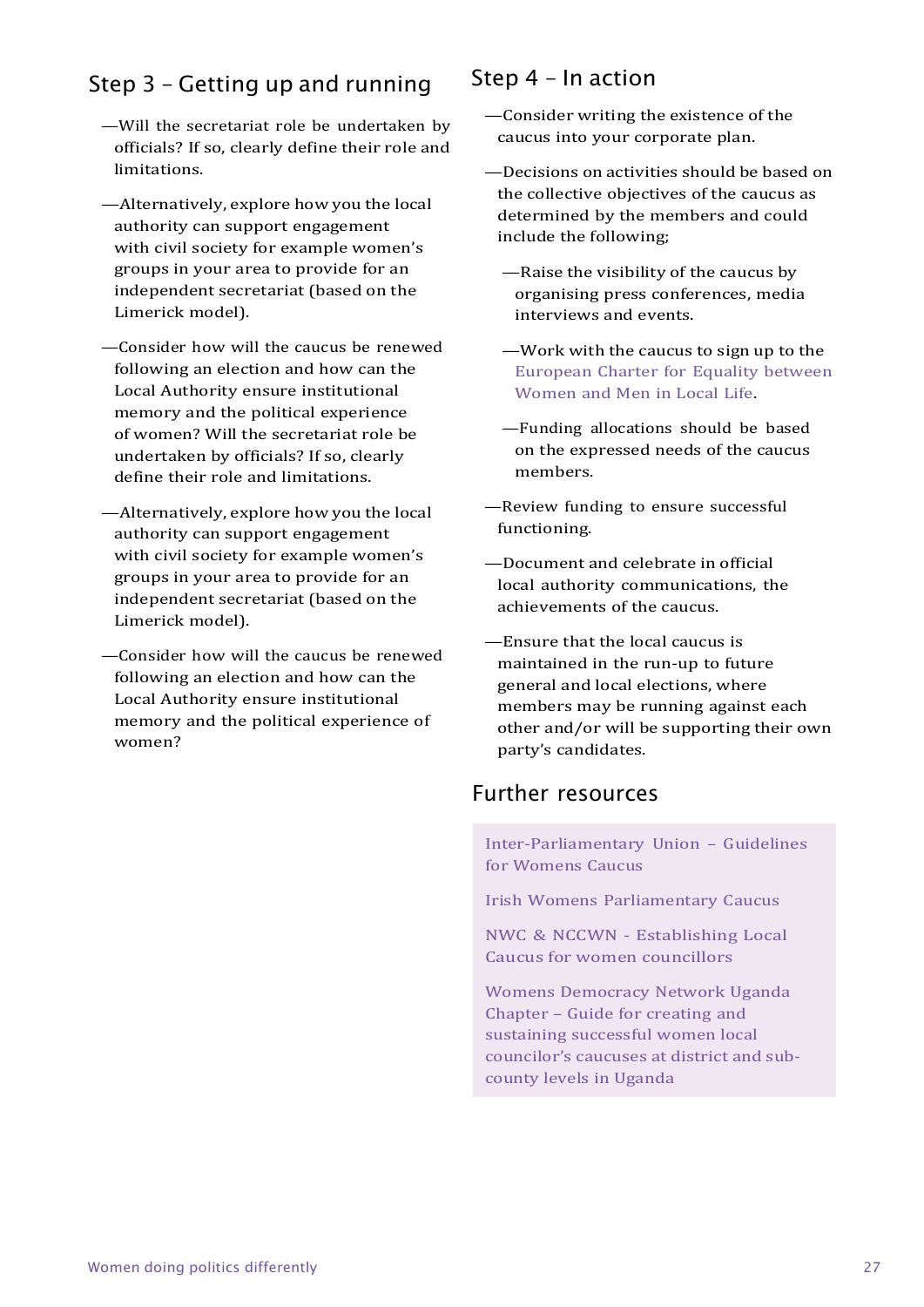# Establishing a women's caucus – Guidelines for Women Councillors

# What is a Caucus

Women's caucuses or parliamentary groups are structures that have been created within political assemblies in many countries to strengthen cooperation between women in political life across party and ideological lines. They can strengthen your capacity to effect change in communities and benefit both women and men. Through the exchange of ideas and individual experiences, they can benefit you in your role as a councillor and deliver for your community. It can help build the capacity of women councillors; especially newly elected councillors, through formal and informal mentoring from longer established councillors. Caucuses can also help bridge the gap between the formal political system and civil society.

**Types of caucus – a formal or informal committee, local, regional or national.**

# Step 1 – Assess the environment

- —Have women councillors expressed an interest?
- —What resources financial and human will be needed?
- —Consider the local context; the numbers of women councillors in your local authority and in neighbouring local authorities, if there is a small number of women.

### Step 2 – Gaining support - Identifying any potential supporters or allies

- —Are there active women's groups and networks in the area that can support your caucus or provide a secretariat role, as in the model adopted in Limerick? Consider what resources would be required.
- —Are there women's civil society groups and groups representing marginalised communities that you can work in partnership with and strengthen links and cooperation with your caucus?
- —Determine the relationship with the Local Authority. Inform them of your plans. Establish how they can support you with meetings times and spaces, IT and administrative support.
- —Speak with caucuses that are up and running in Limerick City and County and Dublin City Council.
- —Contact the Association of Irish Local Government (AILG) who have formed a women's network.

# Step 3 – Lay the foundations

- —Establish a cross party and Independents preparatory group and clearly identify and delineate responsibilities.
- —Invite and support all women councillors to take part in its formation.
- —Consider engaging an independent facilitator initially to work with the members to define and agree the name, structure, format, vision and objectives.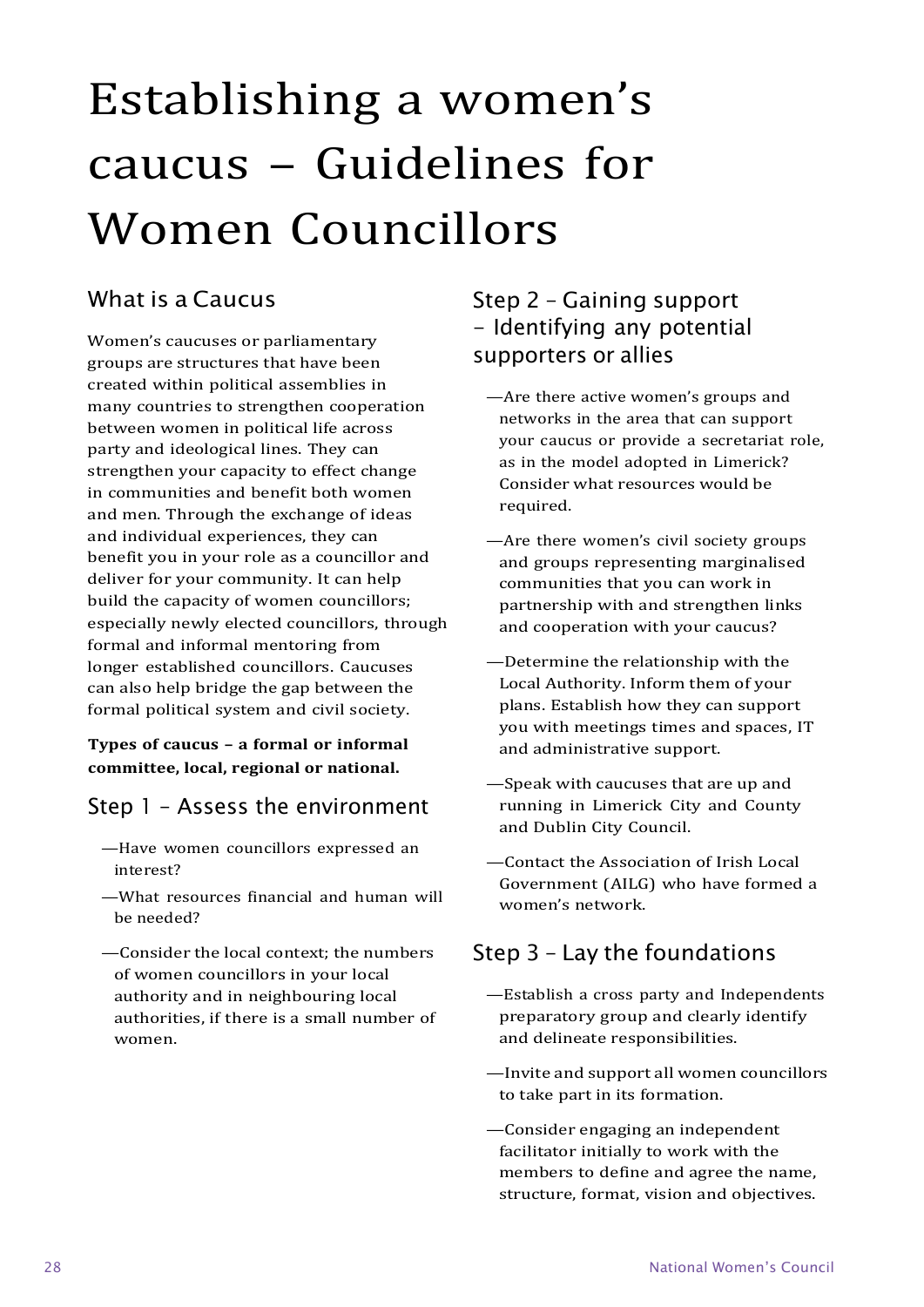- —Explore themes that will unite women and where you can find common ground.
- —Agree membership.
- —Agree how meetings will work and how decisions will be made.

# Step 4 – Getting up and running

- —Consider launching the caucus with a joint press release or submitting a motion.
- —Agree the leadership structure including chairperson and secretariat role (independent or provided by officials?) If an independent secretarial role is chosen, advocate for resources to support this.
- —Decide who is eligible for membership and what the criteria are? Consider trans and non-binary inclusive language. What are the rights, responsibilities and obligations of being a member?
- —How will the caucus be renewed following an election and how can you ensure institutional memory and embedding the political experience of women?
- —Agree, formalise and publicise your rules or constitution. This should include, rationale, name, objectives, definition of membership, structures, process of decision making and conflict resolution, leadership, meetings, functions and resources.Discuss the development of a media and communication strategy as well as a Caucus email (linked to the council or independent) and social media platform.
- —Make links with National Women's Parliamentary Caucus.

### Step – 5 In action

- —Develop work plan for 6 12 months what do you want to achieve?
- —Decisions on activities should be based on the collective objectives of the caucus and could include:Identify specific policy issues that require deeper examination for example, violence against women and a safer public environment. Where

possible, collect data and conduct investigations to strengthen the advocacy impact of the caucus – and also to encourage buy-in from other decision makers.

- —Outreach Organise discussions among citizens and politicians on issues of importance and build networks– invite submissions, hold meetings, use existing structures such as the PPN.
- —Raise the visibility of specific issues and the caucus by organising press conferences and media interviews.
- —Promote your local authority signing up to the [European](https://charter-equality.eu/) Charter for Equality [between](https://charter-equality.eu/) Women and Men in [Local](https://charter-equality.eu/) Life.
- —Review funding to ensure successful functioning.
- —Document and celebrate the achievements.
- —Ensure that the local caucus is maintained in the run-up to future general and local elections, where members may be running against each other and/or will be supporting their own party's candidates.

### Further resources

[Inter-Parliamentary](https://www.ipu.org/resources/publications/reference/2016-07/guidelines-womens-caucuses) Union – [Guidelines](https://www.ipu.org/resources/publications/reference/2016-07/guidelines-womens-caucuses) for Womens Caucus

Irish Womens [Parliamentary](https://www.oireachtas.ie/en/members/womens-caucus/) Caucus

NWC & NCCWN - [Establishing](https://www.nwci.ie/images/uploads/Women_Beyond_the_Dail_A_Guide_to_Establishing_Local_Cacus_for_Women_Councillors_Jan_2020.pdf) Local Caucus for women [councillors](https://www.nwci.ie/images/uploads/Women_Beyond_the_Dail_A_Guide_to_Establishing_Local_Cacus_for_Women_Councillors_Jan_2020.pdf)

Womens [Democracy](http://womensdemuganda.s3-website.eu-west-2.amazonaws.com/sites/wdnuganda/files/GUIDE%20FOR%20CREATING%20SUCCESSFUL%20WOMEN%20LOCAL%20COUNCILORS%20CAUCUSES%20IN%20UGANDA.pdf) Network Uganda Chapter – Guide for [creating](http://womensdemuganda.s3-website.eu-west-2.amazonaws.com/sites/wdnuganda/files/GUIDE%20FOR%20CREATING%20SUCCESSFUL%20WOMEN%20LOCAL%20COUNCILORS%20CAUCUSES%20IN%20UGANDA.pdf) and [sustaining](http://womensdemuganda.s3-website.eu-west-2.amazonaws.com/sites/wdnuganda/files/GUIDE%20FOR%20CREATING%20SUCCESSFUL%20WOMEN%20LOCAL%20COUNCILORS%20CAUCUSES%20IN%20UGANDA.pdf) successful women local [councilor's](http://womensdemuganda.s3-website.eu-west-2.amazonaws.com/sites/wdnuganda/files/GUIDE%20FOR%20CREATING%20SUCCESSFUL%20WOMEN%20LOCAL%20COUNCILORS%20CAUCUSES%20IN%20UGANDA.pdf) caucuses at district and [sub-county](http://womensdemuganda.s3-website.eu-west-2.amazonaws.com/sites/wdnuganda/files/GUIDE%20FOR%20CREATING%20SUCCESSFUL%20WOMEN%20LOCAL%20COUNCILORS%20CAUCUSES%20IN%20UGANDA.pdf) levels in Uganda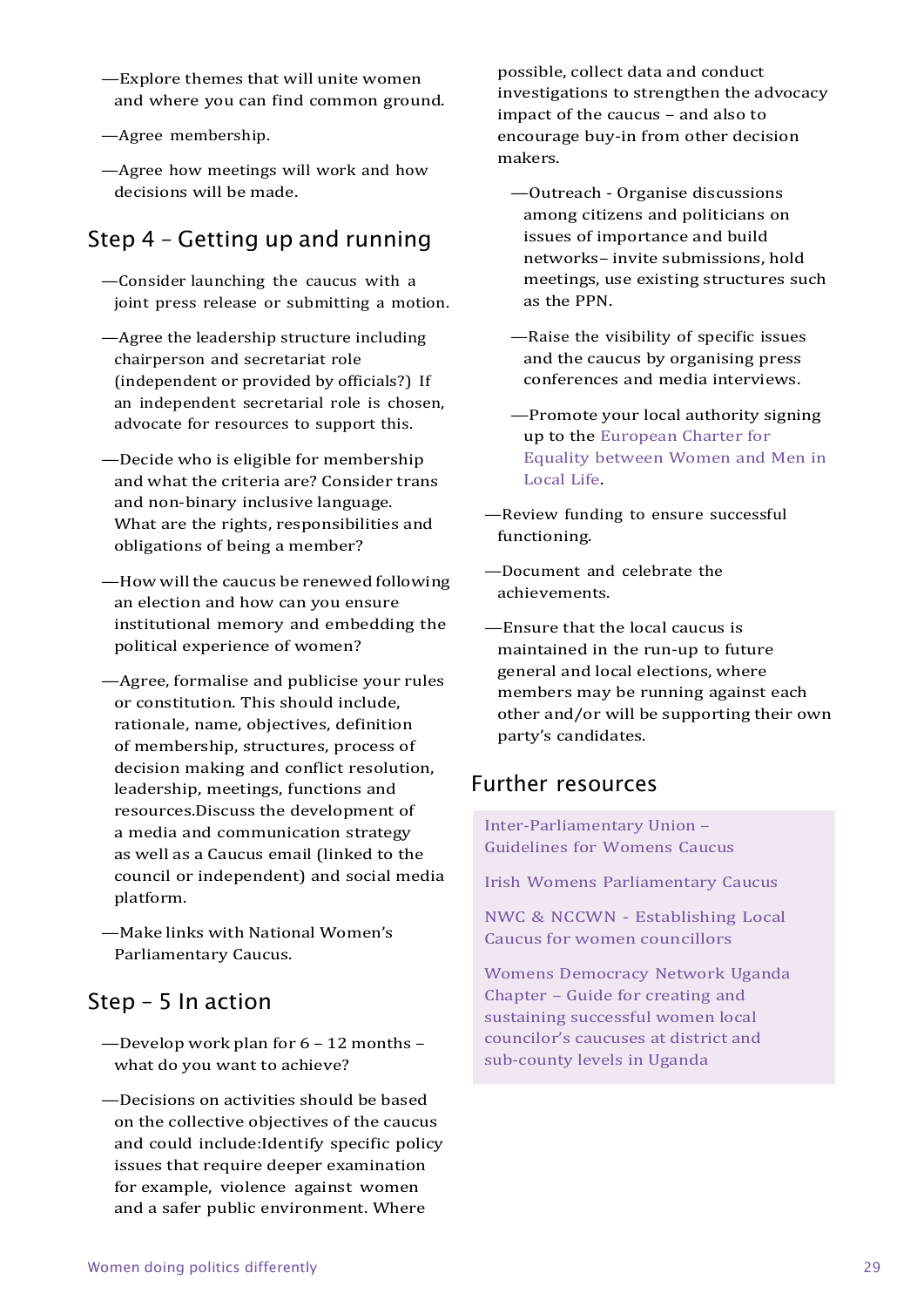# <span id="page-37-0"></span>Womens Caucus Sample Constitution (State name and location)

- **<sup>1</sup> Vision, Mission and Values**
- 1.1 Vision
- 1.2 Mission
- 1.3 Values

(Name) Womens Caucus/Womens Committee and its members are committed to the following values:

**<sup>2</sup> Aims and Objectives**

#### **<sup>3</sup> Membership – Criteria and responsibilities**

Membership of (Name) Womens Caucus/Womens Committee is open to

#### **<sup>4</sup> Working Arrangements**

- 4.1 Secretariat role
- 4.2 Elections, nominations and voting
- **<sup>5</sup> Meetings**
- **<sup>6</sup> Finances**
- **<sup>7</sup> Amending the constitution**
- **<sup>8</sup> Adoption of constitution**

This Constitution was adopted at a NAME Womens Caucus/Womens Committee meeting held on

Signed on behalf of NAME Womens Caucus/Womens Committee

Chairperson